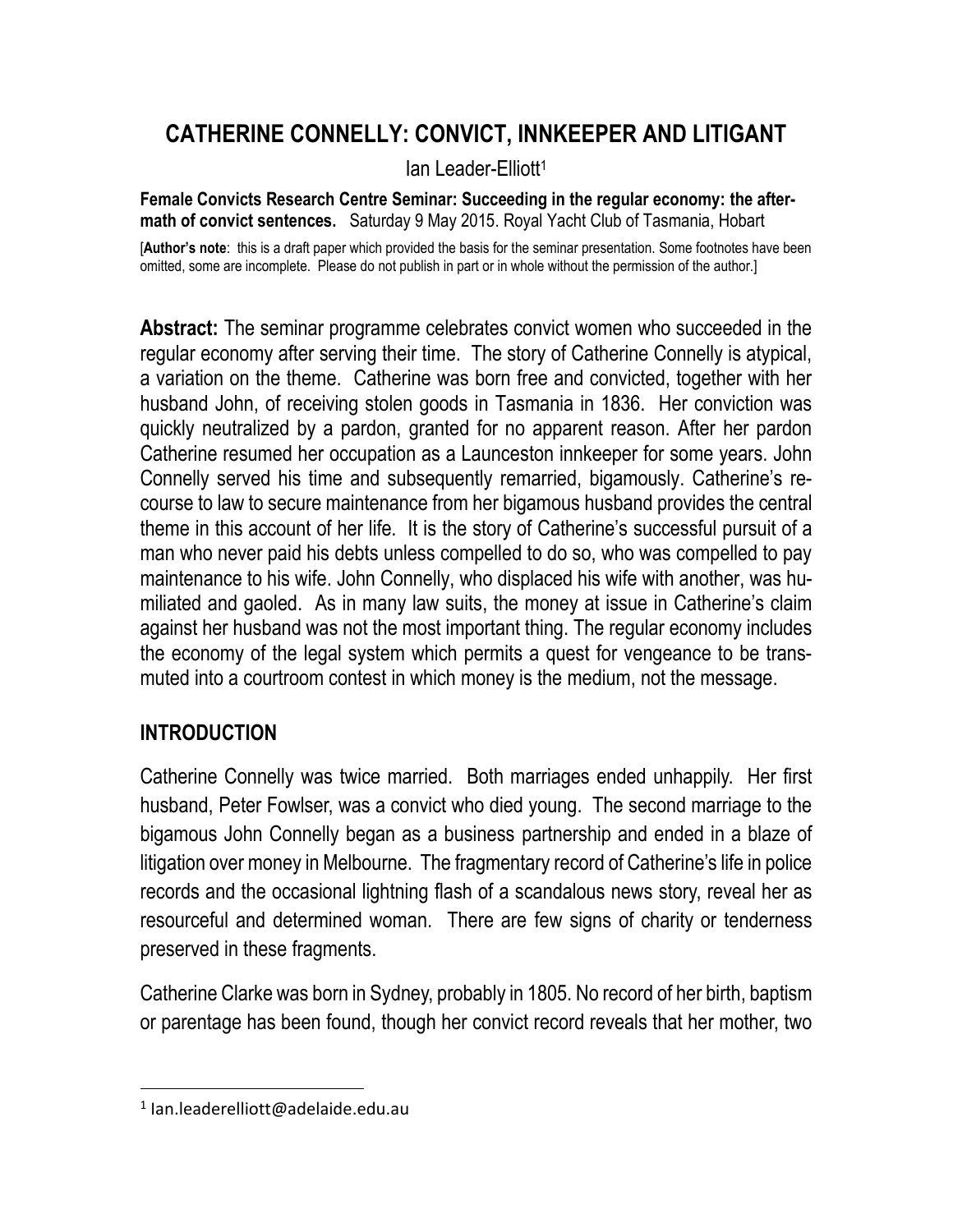brothers and three sisters, none of whom are named, were still alive in 1836.<sup>2</sup> Her choice of a convict, Peter Fowlser, as her first husband suggests that her own parents were convicts or stigmatized in some other way and beyond the pale of respected settler society.

Catherine came to Tasmania in September 1822 on the colonial schooner, *Governor Brisbane*, probably as a servant or protégé of Mary Reibey who made the same voyage. Mary Reiby soon returned to Sydney leaving Catherine in Launceston.<sup>3</sup> In 1823 Catherine married Peter Fowlser, a clerk who had been transported to Tasmania for cheating the widow who employed him to receive her rents. Their son, Frederick Peter Fowlser was born in 1824. Apart from his convict record, in which the initial entries describe him as a promising young man, little is known of Peter Fowlser.<sup>4</sup> He was employed as a clerk by TC Simpson Esq but lost his ticket of leave and employment when he got drunk and threatened the officers who came to take him into custody.<sup>5</sup> He was subsequently restored to Simpson's service and died honourably in 1826, carrying on horseback his master's money and books (donkey brayed, horse took fright, Fowlser fell, fracturing his skull).<sup>6</sup> The slight figure he leaves in surviving records is veiled in disappointed expectations.

A census of orphaned and destitute children, taken in the following year, mentions Frederick 'Fowler', Roman Catholic and resident in Launceston. He is described as being three years old and in the care of his widowed mother, who is dismissively

<sup>&</sup>lt;sup>2</sup> Tasmanian Archives Office, Convict Indent, 'Catherine Connolly', [CON16/1/1 Page 32](http://search.archives.tas.gov.au/ImageViewer/image_viewer.htm?CON16-1-1,254,36,F,60),

 $3$  Sydney Gazette and NSW Advertiser, 9 August 1822, 2; Hobart Town Gazette and Van Dieman's Land Advertiser, 14 September 1822, 2. News accounts refer to 'Mrs Reibey and servant Anne Clarke'. It is probably that Anne was a sister of Catherine. Though Catherine is not named as a passenger in newspaper accounts, which do not purport to be complete, it appears from a subsequent record of her voyage from Launceston to Melbourne that she was also a passenger on the *Governor Brisbane*: see *City of Melbourne*, 15 July 1852, Launceston – Melbourne, POL220/1/2/p77. The *Governor Brisbane* made only one passenger journey from Port Jackson to Port Dalrymple. <sup>4</sup> AOT Con 16/1 Indent, p32

<sup>&</sup>lt;sup>5</sup> 'Echoes of Bushranging Days in Van Diemen's Land: Brady, McCabe, Perry Geffreys, and Britton', ms 3251 1821-1844, box 1, vol 2, 134-6.

<sup>&</sup>lt;sup>6</sup> AOT General Index. Death not indexed in BDM series. The AOT Reference is from the (Father Phillip) 'Connolly Burial Register'. The incident is described in some detail in the *Hobart Town Gazette*, 25 February, 1926, 2-3.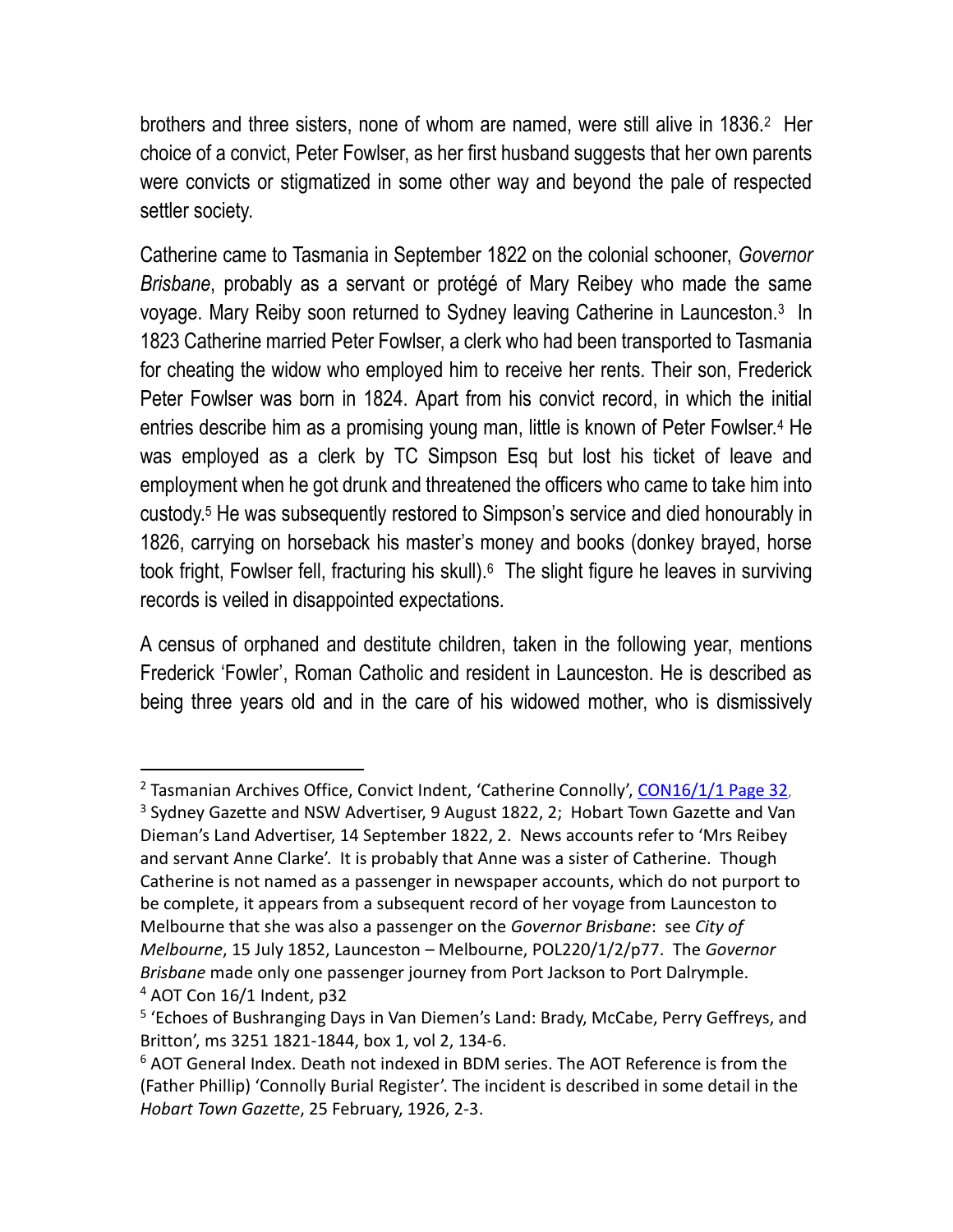described as being of 'tolerable character'.<sup>7</sup>

Catherine and John Connelly married in Launceston in October 1829, six weeks after the birth of Charles, who was the first of their three sons.<sup>8</sup> Like Catherine, John was born in Sydney, probably in early 1808, making him the younger partner in their marriage. His father is unknown. His mother was Margaret Eddington, who later became Lieutenant Governor David Collins' mistress and, after Collins' death and an intervening marriage to the bushranger George Watts, wife to Charles Connelly, a successful Hobart emancipist grazier and hotelier.<sup>9</sup> John Eddington took his second stepfather's name and became John Connelly, the 'legitimated' son of Charles Connelly.<sup>10</sup> He was half-brother to Eliza Collins, the daughter of David Collins and Margaret Eddington, half-brother to Mary Watts, the daughter of Margaret and George Watts and half-brother to Ann Connelly, the daughter of Margaret and Charles. Each of Margaret's daughters married into wealth and position; Mary to James Lord, elder son of David Lord,<sup>11</sup> Eliza to James Cox, of Evandale.<sup>12</sup> Ann Connelly married Malcolm McGregor, subsequently Vice-Consul at St Malo.<sup>13</sup> John's life took a more raffish course. He was adopted by Charles Connelly, having no acknowledged father of his own, trained as a cabinetmaker and received a generous inheritance from Connelly who died in London 1826, after a disappointing attempt to establish an export trade with England. There is no surviving record of contact between John and his siblings. It is possible, however, that his relationship to Mary Lord or Eliza Cox is the reason for

 $\overline{a}$ 

<sup>10</sup> Charles Connelly so describes him in his will.

<sup>7</sup> 1827 CSO 1/122a p63

<sup>&</sup>lt;sup>8</sup> Archives Office of Tasmania, [RGD32/1/1/ no 4556.](http://stors.tas.gov.au/RGD32-1-1-p243j2k) Charles Connelly, born 7 September 1829.

<sup>&</sup>lt;sup>9</sup> The life of John Connelly is described in greater length in S Bourchier and I Leader-Elliott, 'The Metamorphoses of John Eddington Jr', (1996) 43 *Papers and Proceedings (Tasmanian Historical Research Association* 201.

<sup>&</sup>lt;sup>11</sup> Susan Allen, 'Lord, David (1785–1847)', Australian Dictionary of Biography, National Centre of Biography, Australian National University,

http://adb.anu.edu.au/biography/lord-david-2369/text3111, published first in hardcopy 1967, accessed online 29 March 2015

 $12$  June C. Warrillow-Williams, 'Cox, James (1790–1866)', Australian Dictionary of Biography, National Centre of Biography, Australian National University,

http://adb.anu.edu.au/biography/cox-james-1931/text2305, published first in hardcopy 1966, accessed online 27 March 2015.

<sup>13</sup> See Alison Alexander, *Governor's Ladies* (THRA, 1987)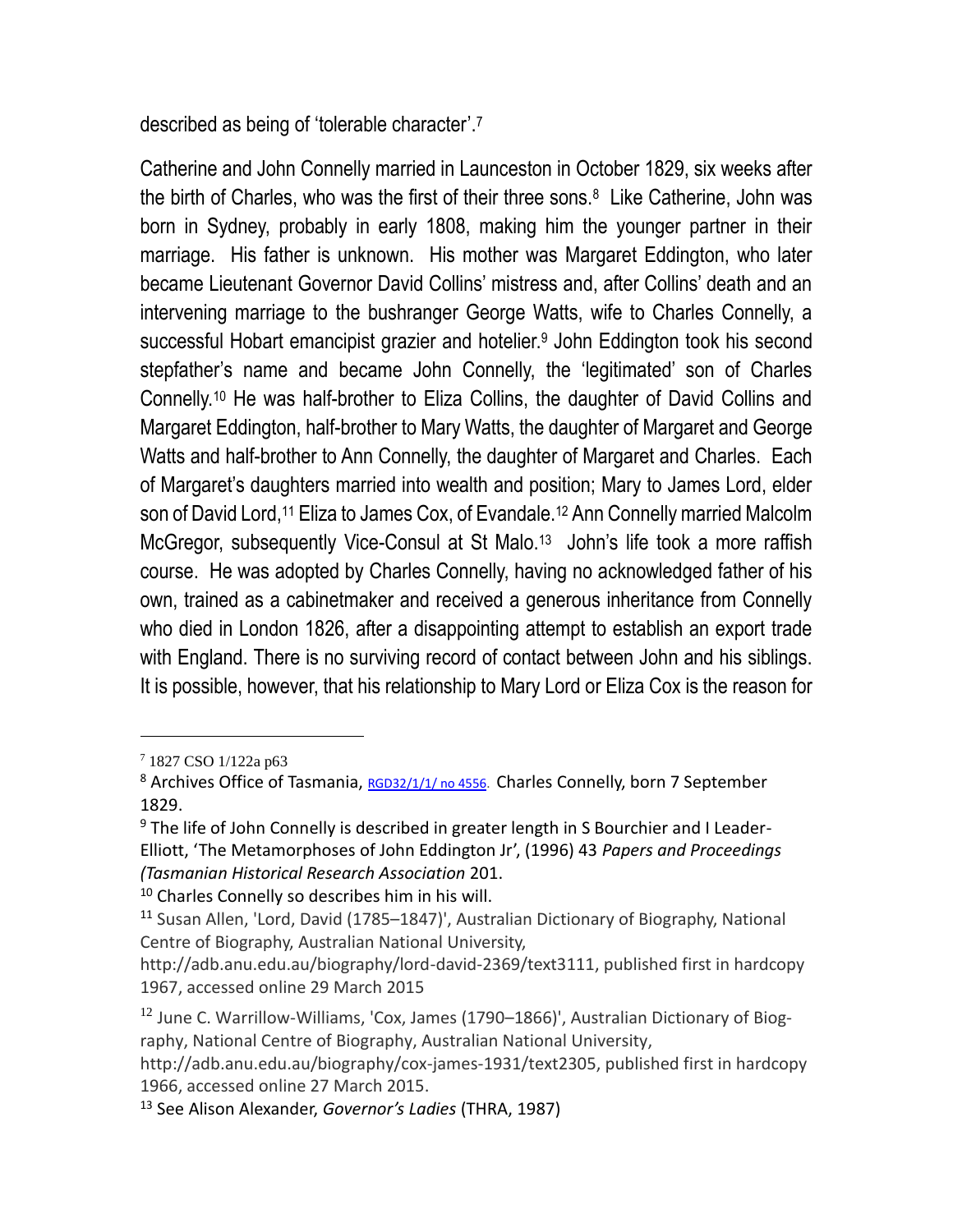several fortuitous interventions that slowed his inevitable descent into disaster.

John Connelly was a short man, even by the standards of the time, at a mere 160cm. He was pugnacious, impulsive, enterprising and dishonest – attributes that could be tempered and turned to advantage in the pursuit of economic success. He had pretensions to gentility, absurd pretensions, but there are indications throughout his life of shadowy connections with persons of influence. His first recorded encounter with the criminal law occurred early in 1830, after his marriage to Catherine, when he and a companion called Bumble were caught stealing 30 lbs of hay from William Bartley's stack yard in Launceston.<sup>14</sup> John Connelly fled but Bumble was captured by Bartley's servant John Silcock. John Connelly returned to beg for mercy. He invited Silcock to his house, gave him a glass of wine and offered him six dollars to say nothing about the incident. Silcock drank half the wine but refused the bribe and informed his master of the theft. He testified at John's trial for theft and delivered his all too credible account of finding the two men bundling the hay into horse blankets and John's attempt to bribe him. Joseph Gellibrand, who had been Tasmanian Attorney General in 1824- 6,<sup>15</sup> appeared as counsel for John and secured the acquittal of both men on a technicality. Gellibrand's appearance provided substantial legal representation for an opportunistic theft of a small quantity of hay. As counsel, he made the most of the central weakness of the prosecution case. Silcock, who had been so assiduous in his master's service, had failed to preserve the stolen hay as evidence of the theft. Nor had he formally identified the stolen hay before any witness. Nineteenth century criminal law demanded tangible evidence.

## **CATHERINE AND JOHN: LAUNCESTON HOTELIERS**

John quickly deserted his trade as a cabinetmaker to become a Launceston innkeeper. He had money to invest, derived from his bequest under Charles Connelly's will. In September 1830 he was listed as licensee for the *Elephant and Castle*, which was then located in Brisbane Street.<sup>16</sup> At various times over the following five years he

<sup>14</sup> *Launceston Advertiser* 31 May, 1830, 3.

<sup>15</sup> P. C. James, 'Gellibrand, Joseph Tice (1792–1837)', Australian Dictionary of Biography, National Centre of Biography, Australian National University,

http://adb.anu.edu.au/biography/gellibrand-joseph-tice-2088/text2621, published first in hardcopy 1966, accessed online 27 March 2015

<sup>16</sup> *Launceston Advertiser*, 27 September 1830, 2.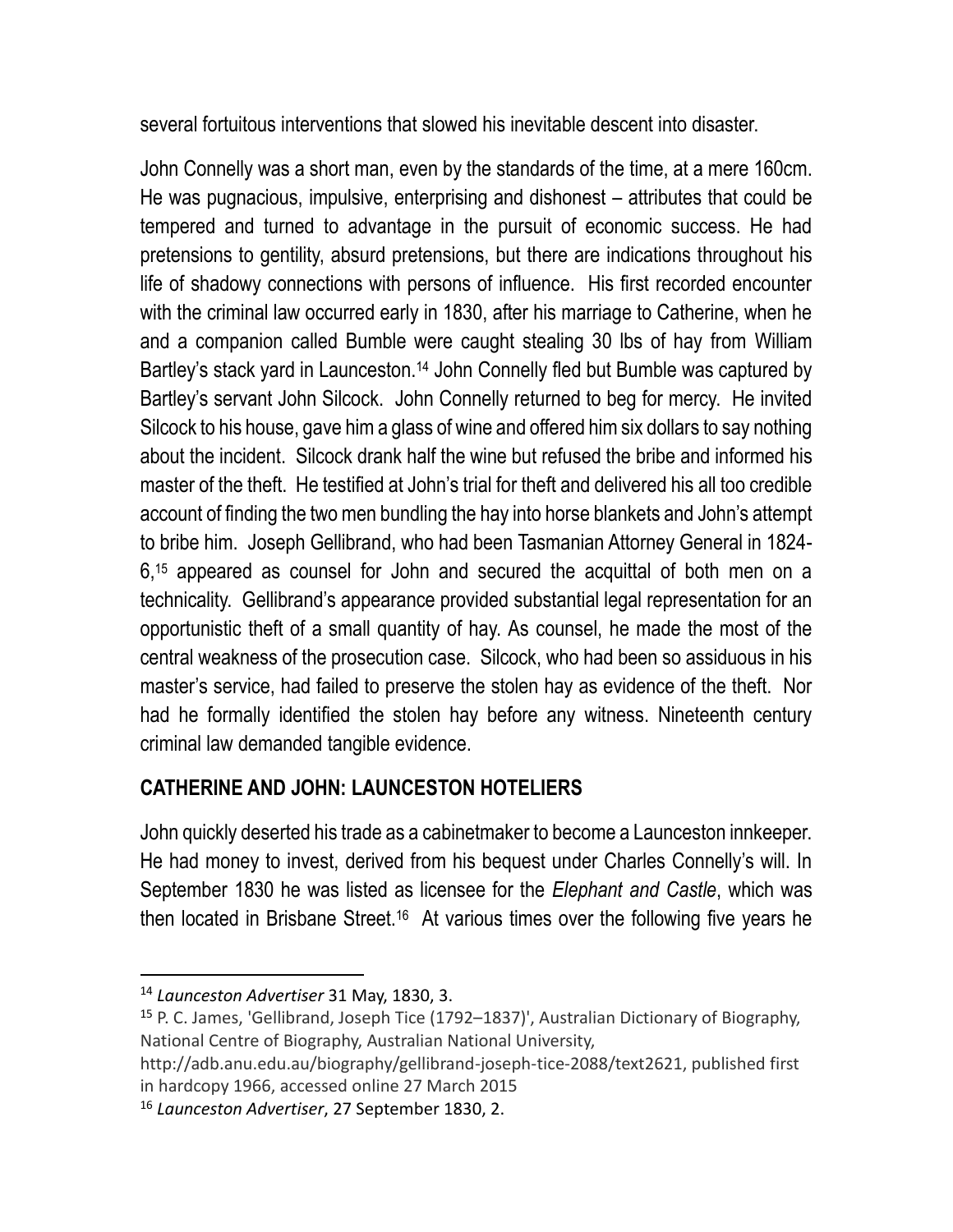held licences for *The Independent* and *Currency Lass* and held a leasehold interest in the *White Swan* in Brisbane Street.<sup>17</sup> Catherine may have preceded him in the hotelier's trade. In 1824, during her first marriage to Peter Fowlser, she sought an innkeeper's licence for *The Old Blue Belle.*<sup>18</sup> There is, however, no further record of Catherine doing business at *The Old Blue Belle* as an independent hotelier.

Though the various licences for their hotels were held in John's name between 1830 and 1836, they managed their business in partnership. The record of their trial in 1833 for a joint assault on a Launceston gunsmith, James Fenton, shows them to have been a formidable couple.<sup>19</sup> Fenton and Catherine quarreled over the price of a pig. He said she threw stones at him, lacerating his head. Witness accounts vary but some witnesses said that Fenton started the fracas when he called Catherine a 'bloody whore' and an 'old sow' and that he threw a clod of dirt at her, knocking off her cap and comb as she retreated to fetch her husband. John arrived in high temper and called Fenton a 'bloody monkey', before punching him in the face and challenging him to fight. Fenton refused the offer and brought legal proceedings against John and Catherine instead. The court concluded that there was nothing to choose between the parties in terms of blameworthiness for their mutual abuse and resort to violence and dismissed the charge.

There were other minor brushes with the law, but John and Catherine prospered and by 1836 it might have seemed that they had achieved a measure of security in their lives. Catherine now had four children, Frederick Fowler, and the three Connelly boys, Charles, John<sup>20</sup> and Thomas,<sup>21</sup> the last of whom was nearly three years old and past the age of complete vulnerable dependency. John held the licence for *The Currency Lass* and they owned another hotel, the 'large house and building known as the *Elephant and Castle'*, on the corner of Wellington and Frederick Streets.<sup>22</sup> Their apparent prosperity might have masked darker indications of the impending

 $17$  AOT NS 226/6/4 Wales Papers.

<sup>&</sup>lt;sup>18</sup> Echoes of Bushranging Days in Van Diemen's Land: Brady, McCabe, Perry Geffreys, and Britton', ms 3251 1822-1825, box 2, vol 1, 16-7.

<sup>&</sup>lt;sup>19</sup> Echoes of Bushranging Days in Van Diemen's Land: Brady, McCabe, Perry Geffreys, and Britton', ms 3251, 291-7.

<sup>20</sup> Archives Office of Tasmania, [RGD32/1/1/ no 4557.](http://stors.tas.gov.au/RGD32-1-1-p243j2k) John Connelly, born, 12 June 1831.

<sup>&</sup>lt;sup>21</sup> Archives Office of Tasmania,  $RGD32/1/2$ / no 7203. Thomas Brown Connelly, born,

November 1833. The day of Thomas' birth is not recorded.

<sup>22</sup> So described in the *Launceston Advertiser*, 14 February.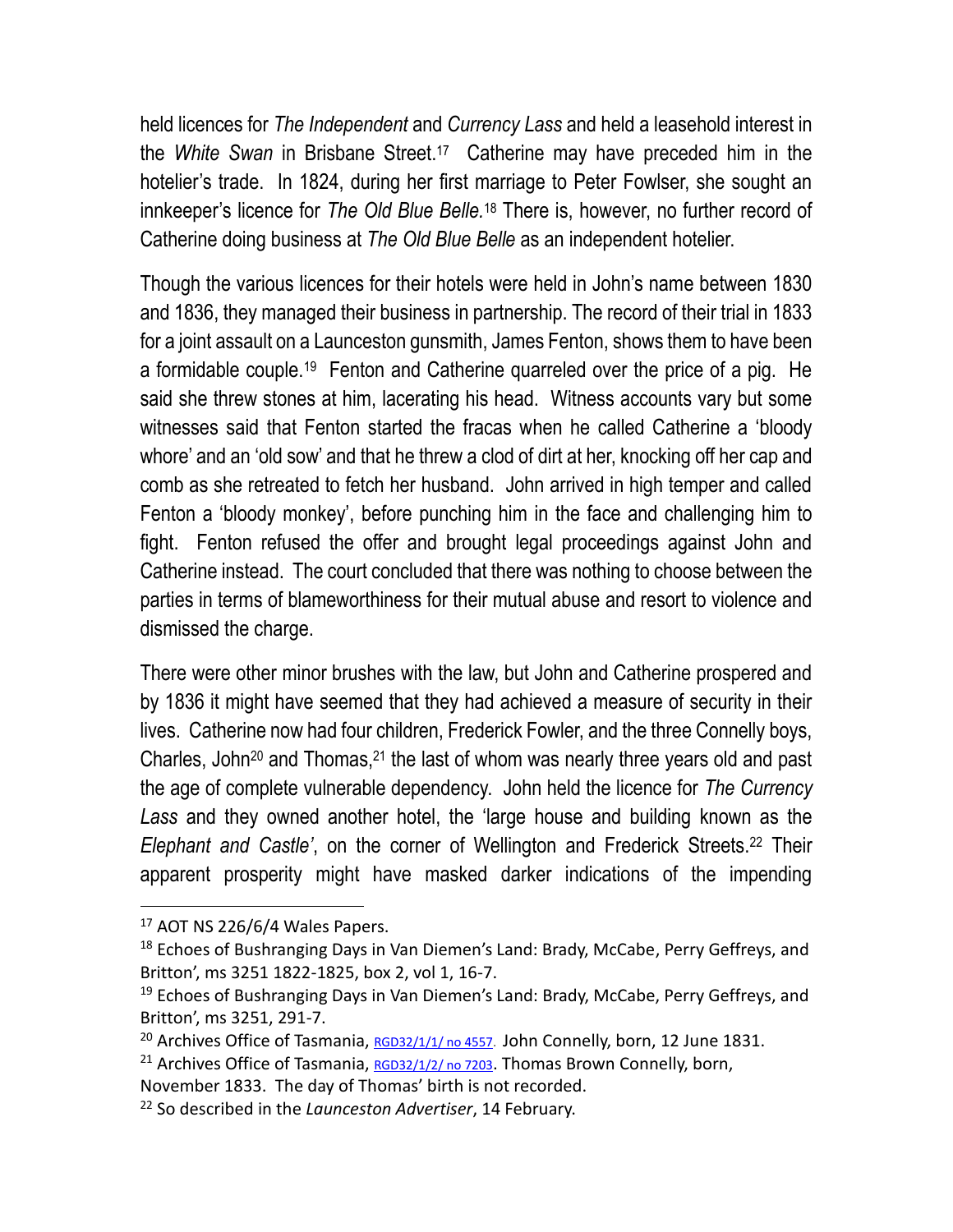catastrophe of their joint conviction for receiving stolen goods. John was always evasive when dealing with his creditors but they may have been on the brink of insolvency. In mid-1834 executors of the deceased shopkeeper, Richard Baker, advertised a sheriff's sale of the *Elephant and Castle* unless outstanding debts were paid. The hotel was mortgaged to Francis Dawe Wickham, a Launceston solicitor, in 1835.<sup>23</sup>

#### **1836 THE CATASTROPHE: CONVICTIONS FOR RECEIVING STOLEN GOODS**

The account of John and Catherine's crimes, their convictions and the penal consequences that shaped the rest of their lives must be fragmentary. What follows resembles a succession of frozen frames, fragments from a damaged silent cinema film, linked with a speculative commentary. Most of these fragments are taken from the *Cornwall Chronicle* whose muckraking editor, William Lushington Goodwin, <sup>24</sup> perceived John Connelly as a professional criminal and a beneficiary of the incompetence of the civil administration of Launceston, the laxity of Lieutenant Governor Arthur's rule and the corrupt state of the 'felon police'. Goodwin made it abundantly clear that he knew far more of the state of crime and corruption than he dared to print. The accounts he provided of John's criminal activities are weighted with insinuation and innuendo.

*April 9: The Black Store Burgled:*<sup>25</sup> Manchester and clothing valued at £200 belonging to the merchant John Cape were stolen from his Black Store. His servants seem to have assisted the thieves, for doors were left open and the dogs raised no alarm. This was one of a series of Launceston burglaries of traders' premises in the early part of 1836. Among the other victims was Thomas Dudley, a Launceston innkeeper, who lost a barrel of porter when his cottage was burgled. Dudley will return later in this narrative. The police, said the *Chronicle*, are a 'perfect mockery'.

*A Man Called Flinn Acquires a Greatcoat From John Connelly:* A man identified in news reports only by the surname 'Flinn', a common name among convicts, acquired a greatcoat from John Connelly and a cloak from Catherine, presumably at one of their hotels. Flinn was to become a witness against them at their trial. News reports do not

<sup>&</sup>lt;sup>23</sup> Tasmanian Lands Office, Memorial of Indenture 5011 and Memorial of Judgement 5012, 1 July 1835.

<sup>24</sup> C. J. Craig, 'Goodwin, William Lushington (1798–1862)', Australian Dictionary of Biography, National Centre of Biography, Australian National University,

http://adb.anu.edu.au/biography/goodwin-william-lushington-2105/text2659, published first in hardcopy 1966, accessed online 20 April 2015.

<sup>25</sup> *Cornwall Chronicle*, 9 April 1836, 2; *Launceston Advertiser*, 14 April 1836 3.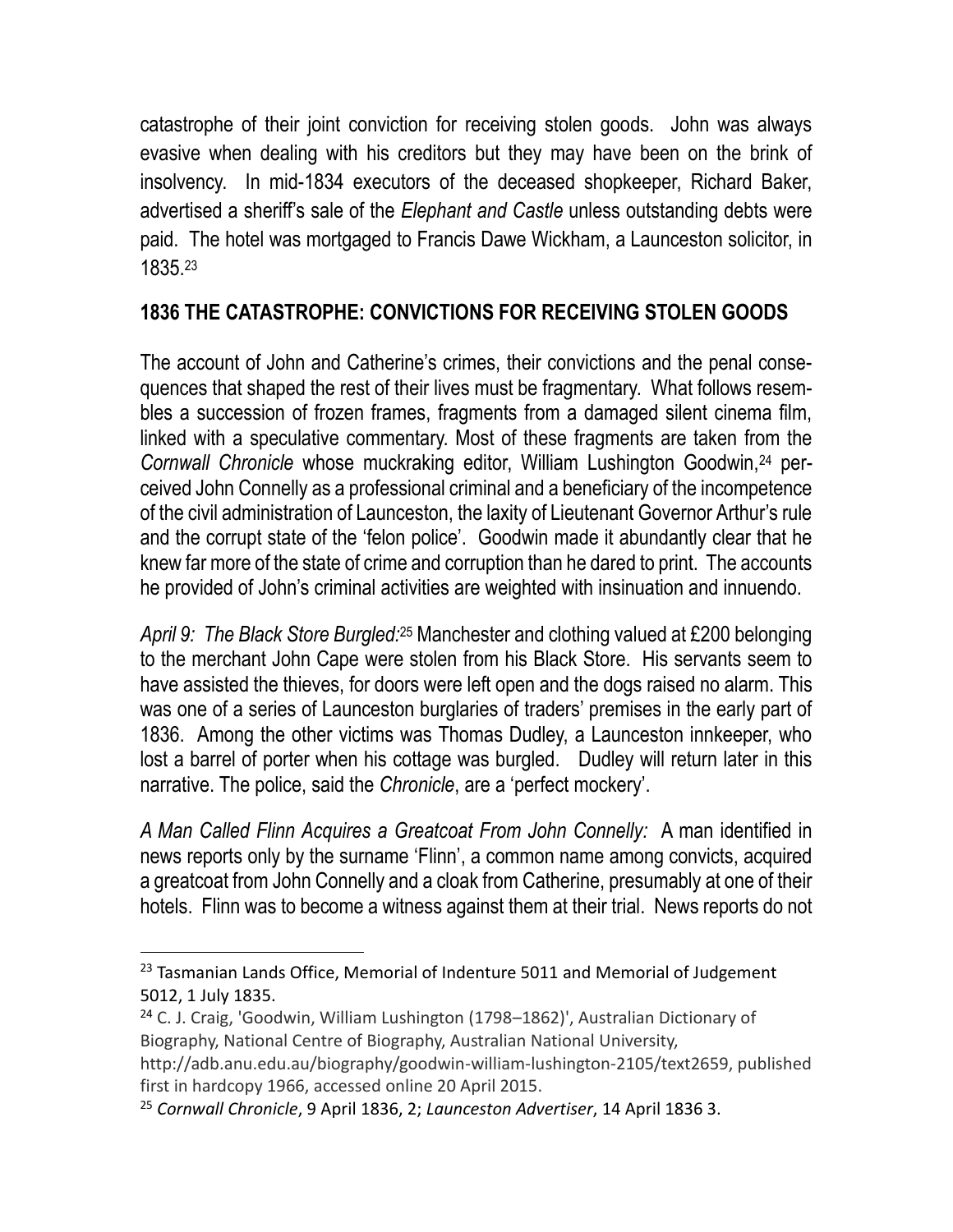explain how the police discovered Flinn's transactions with John and Catherine. The police took possession of the greatcoat and cloak and lodged them in the Police Office during their investigation. At the Police Office, Flinn formally identified the coat and cloak as the garments he had acquired from John and Catherine. John Cape, owner of the Black Store, identified them as goods stolen from his store. John was arrested and taken into custody on a charge of receiving stolen goods.

22-27 May: Police Office Burgled:<sup>26</sup> Sometime between Monday 22<sup>nd</sup> and Friday 27<sup>th</sup> the Police Office was burgled and the goods stolen from John Cape's store were stolen again.<sup>27</sup> The *Chronicle* reporter could scarcely contain his outrage that premises supposed to under constant police guard could be plundered with such ease. There were 'circumstances', he darkly hinted that 'shall be brought to the notice of the Public', though it could not be done not immediately, for fear of prejudicing the pending trial of John Connelly. The goods stolen from the Police Office were never recovered and the *Chronicle* promise of further revelations was not fulfilled.It is possible that John was responsible for the theft. Remembering his acquittal on the charge of stealing hay he might have believed that he could avoid conviction for receiving if the prosecution were unable to present the stolen goods as evidence of his offence. At his trial, counsel took care to establish that John was in custody when the Police Office was burgled. But someone else, Catherine perhaps, may have organized the burglary on his behalf.

*May 28: Catherine Advertises a Grand Opening of a new Currency Lass:<sup>28</sup>* Catherine's advertisement was published in the *Chronicle* on the page following the news story of the burglary at the Police Office. The *Elephant and Castle*, on the corner of Wellington and Frederick Streets was to become the new *Currency Lass*, under her management, with an entirely new stock of spirits, wine, malts and liqueurs. Catherine assured her friends and prospective clientele that they would enjoy the same attention she had always bestowed on her old customers. This change of name and management suggests that John and Catherine believed that he would be convicted, but Catherine would not be charged and would be free to carry on the family business. If that was the reason, their hopes were quickly disappointed. Catherine was also charged with receiving. The decision to prosecute her may, indeed, have been prompted by suspicion that she was involved in the Police Office burglary. Some-one else had to be

<sup>26</sup> *Cornwall Chronicle*, 28 May, 1836, 2.

<sup>&</sup>lt;sup>27</sup> Ibid. The news report states that the goods stolen from the Police Office included property 'found in the house' of the alleged receiver, John Connelly. In view of the course taken at the trial, this seems unlikely.

<sup>28</sup> *Cornwall Chronicle*, 28 May, 1836, 3.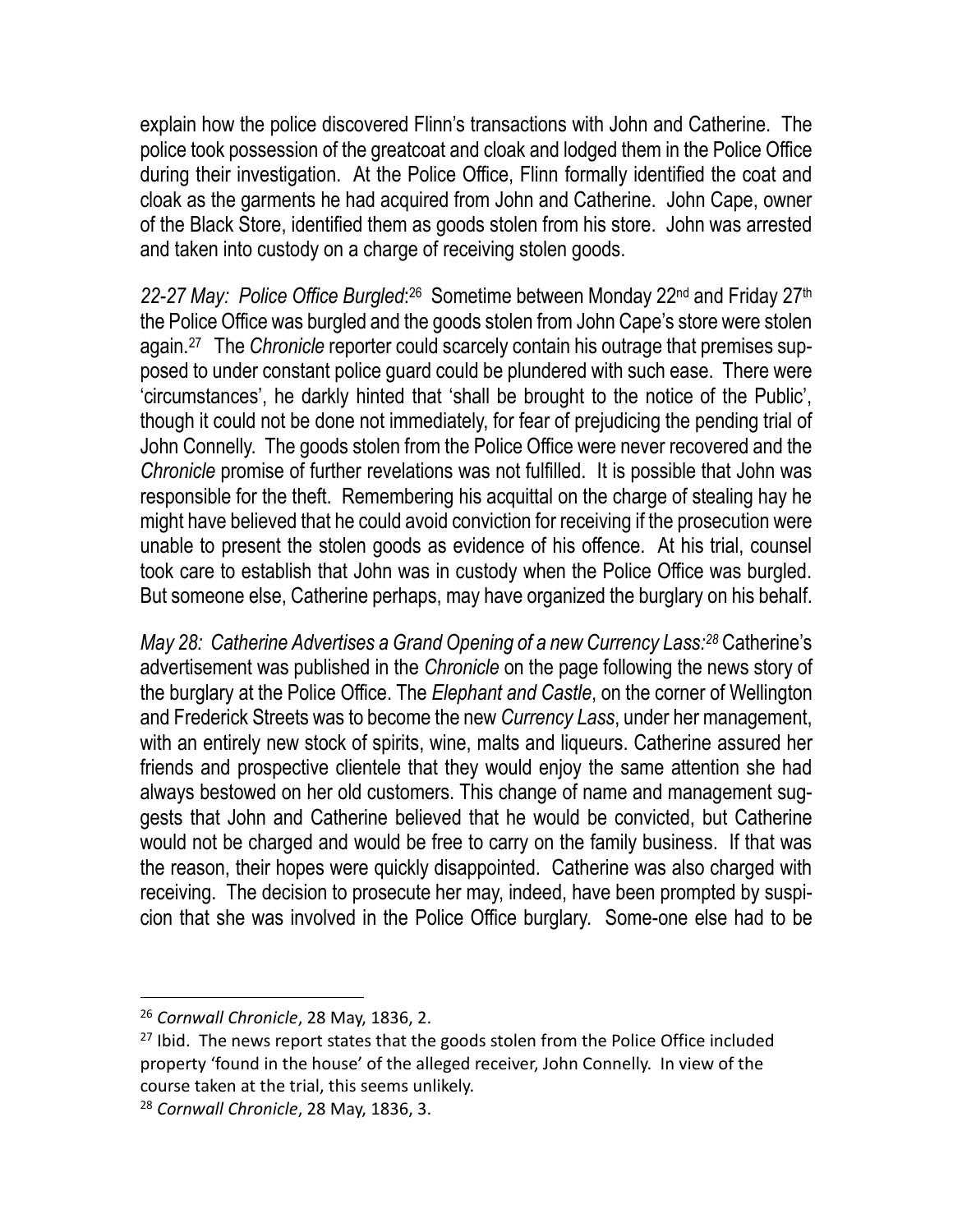found to preside over the new *Currency Lass* as licensee. On August 1st, the Magistrates Court approved the transfer of John's licence to Phillip Best, who continued as licensee of the *Currency Lass* until 1839.

August 11: John and Catherine convicted, sentenced to transportation:<sup>29</sup> The man called Flinn was the primary witness for the prosecution against John, who had sold or given the greatcoat to him. Flinn's evidence was supported by John Cape who said that he had identified the coat as one that was stolen from his store. John said in his defence that he bought the coat from a 'stout man he did not know'. He called a witness, Henry Helps, who testified that he had seen John Connelly buy a greatcoat from a stranger in the bar of the *Elephant and Castle* before the burglary of John Cape's Black Store. The case against Catherine, charged with receiving a cloak, was essentially the same. John evidently hoped that the strategy which had succeeded so well in the incident of the stolen hay would succeed again. With the greatcoat and cloak gone, the case against the Connellys rested on Flinn's testimony and John Cape's identification of the coat and cloak as garments stolen from his store. It was a slender hope soon dashed. Henry Helps was not believed and John and Catherine were both convicted and sentenced to seven years transportation, the usual penalty for receiving stolen goods. Transportation for Tasmanian convicts had the practical consequence of an internal exile and assignment to a freeholder or labour on a work gang.

September 28: Catherine Pardoned, John Assigned to a Convict Gang:<sup>30</sup> Catherine's convict record is short. There is no record of her assignment to any institution or freeholder. It records the date of her conviction for receiving and contains a single annotation: 'Pardoned by His Excellency the Lieut Governor'. There is a reference to a memorandum that presumably explains the reason for this merciful remission but the memorandum has been lost. Catherine may have spent little or no time in custody after her conviction. Her convict indent does not even record her height.<sup>31</sup> There were no obvious indications of mercy in John's convict record. He was assigned to a work gang and was supposed to serve his seven year sentence of transportation working as a labourer in rural Tasmania.

*November 9: John Connelly degraded -The baptism of Thomas Brown Connelly:<sup>32</sup>*  Three years had passed since the birth of Thomas. In the aftermath of her own escape

<sup>29</sup> *Cornwall Chronicle*, 13 August 1836, 2.

<sup>30</sup> CON40/1/2, 160.

 $31$  CON16/1/1, 32.

<sup>&</sup>lt;sup>32</sup> Tasmanian Archives Office, [RGD32/1/2/ no 7203](http://stors.tas.gov.au/RGD32-1-2-p378j2k).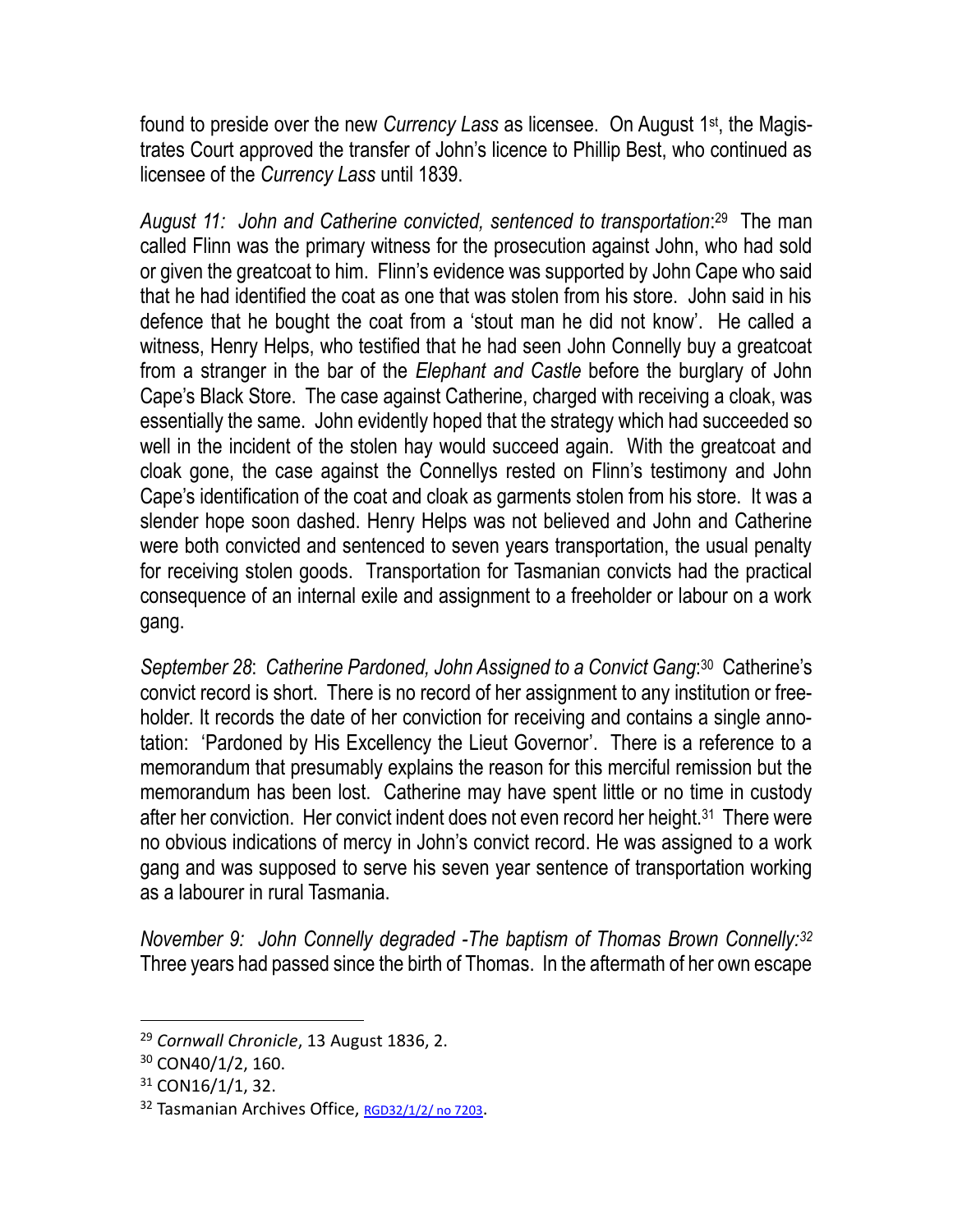from the stigma of criminality, Catherine took him to be baptized. The ceremony records the formal degradation of her husband's status. The earlier baptismal records of Charles and John record their father's 'quality or profession' as an 'innkeeper'. In Thomas Brown's entry he was reduced to a 'labourer'.

*March, 1837: John Connelly at large in Launceston, in the 'habiliments of a gentleman'* <sup>33</sup> John Connelly's convict record of his assignment to a work gang does not reflect reality. The early months of his sentence were almost equivalent in their indulgence to Catherine's free pardon. Six months after John's conviction and sentence an anonymous letter appeared in the *Cornwall Chronicle*, very likely a letter of Goodwin's own concoction, attacking Governor Arthur's lax administration and misrule as a prelude to a diatribe against John Connelly. The letter described him as a 'daring and wanton offender' who had evaded justice on many occasions before his eventual conviction in 1836 for receiving stolen goods. The immediate cause for the concern expressed by this indignant, anonymous and probably fictive correspondent was that John Connelly was at large in Launceston, despite his sentence of transportation. He was 'garbed in the habiliments of a gentleman' and walking about with a degree of effrontery that was an insult to the victims of his crimes. At this point Goodwin interrupted his correspondent's vilification of Connelly with an editorial interjection; it was unnecessary, he wrote, to publish the rest of the letter. The lax administration of Lieut Governor Arthur had ended and the new Lieutenant Governor, Sir John Franklin, was to be informed of the outrage to public opinion in allowing a convicted felon to be at large. Goodwin continued, in a tone of even darker insinuation, that Sir John could be expected to express 'in the most public manner…his displeasure [with] those parties who have permitted and sanctioned' this outrage to public opinion. Goodwin, at least, believed that the Connellys had the benefit of undeserved official favour.<sup>34</sup> Sir John Franklin did intervene. John Connelly was banished from Launceston, with a notation on his convict

<sup>33</sup> *Cornwall Chronicle*, 18 March 1837, 1. John Connelly the publican has a strange doppelganger, a 'John Connolly', who accompanies him during 1836-7 in the pages of the *Cornwall Chronicle*. Connolly stole a pair of boots and a handkerchief from John Sutton for which he was sentenced in Launceston, on January  $4<sup>th</sup>$  1836, to seven years transportation: *Cornwall Chronicle*, 14 January, 1836, 3. He absconded and was found 'swaggering about Hobart' under another name at the end of the year. See *Colonial Times*, 5 December, 1836, 7. This John Connolly arrived free on the *Count Harcourt* in 1821.

 $34$  The fact that John did not begin to serve his sentence until some weeks or more had elapsed in 1837 accounts for his ability to engage in a fraudulent land transaction in Hobart in which he cheated Henry Connelly, brother of Charles, his adoptive father. Discusssed, S Bourchier and I Leader-Elliott, 'The Metamorphoses of John Eddington Jr',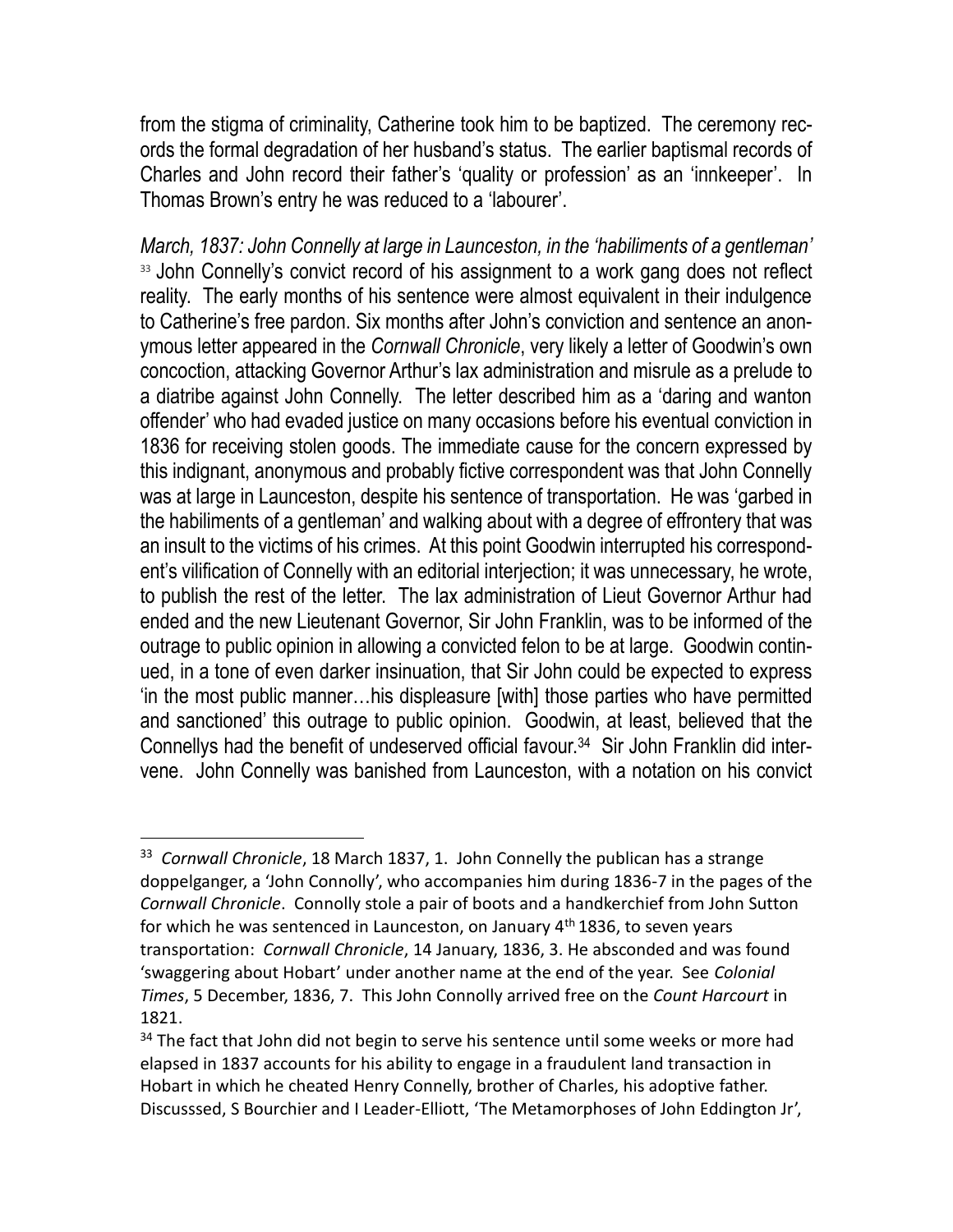record that he was not to be permitted out of the Oatlands district. He was assigned to a publican, David Solomon, who owned the *White Hart Inn* at Antill Ponds.<sup>35</sup> It was not a demanding assignment and he remained with David Solomon until 1838, with the exception of two months hard labour on a road gang as punishment for his insolence and disobedience. After Solomon died, John was assigned to Waterloo Point where he seems to have rusticated quietly until after his conditional pardon in October 1841<sup>36</sup> and certificate of freedom in August 1843.<sup>37</sup>

#### **CATHERINE CONNELLY IN LAUNCESTON AND ADELAIDE**

Though Phillip Best held the innkeepers licence, Catherine managed the *Currency Lass* in the years following her pardon until 1839, when she and John sold the freehold to Joseph Howell. Phillip Best left Tasmania in the same year and William Mason, who had *The Old Black Swan* in Brisbane Street, advertised that he had transferred his licence to the *Currency Lass*, formerly 'kept by Mrs Connolly'.<sup>38</sup>

The sale of the *Currency Lass* and the disposition of the proceeds of sale became the focus of litigation between John and Catherine in 1855, to be discussed in the final part of this account of her life. The brief outline of the transaction which follows provides the background to that discussion.

A local merchant and auctioneer, Mr J W Bell, managed the sale for Catherine. The memorial of settlement of the various parties' interests recounted the sale of the property by 'John Connelly, formerly of Launceston, late of Antills Ponds and now of Waterloo Point' and 'Catherine his wife', to Joseph Howells. The *Currency Lass* was mortgaged to Francis Dawe Wickham who was the third party to the transaction. Though John and Catherine were listed as owners of the hotel, John alone was named as the person to receive the purchase price, after the discharge of the mortgage to Wickham. Exiled to Waterloo Point, he was represented by his solicitor. In round figures, the *Currency Lass* sold for £2,200, of which Wickham was to receive £900. The Connelly's balance of £1300 was to be paid to John in three promissory notes over a period of 8

<sup>(1996) 43</sup> *Papers and Proceedings (Tasmanian Historical Research Association* 201, 212- 13.

 $35$  For information on the inn, see: RH Green, 'Antill Ponds and the Half Way House', Occasional Paper No7, Queen Victoria Museum and Gallery, 3 *[www.qvmag.tas.gov.au/up](file:///C:/Users/User/Documents/2015%20NONCRIM%20PROJECTS/2015%20FHP%20-%20TASMANIA%20SYMPOSIUM/AA%20CATHERINE%20DRAFTS%20AND%20NOTES/www.qvmag.tas.gov.au/upfiles/qvmag/cont/...papers/antill_ponds.pdf)[files/qvmag/cont/...papers/antill\\_ponds.pdf](file:///C:/Users/User/Documents/2015%20NONCRIM%20PROJECTS/2015%20FHP%20-%20TASMANIA%20SYMPOSIUM/AA%20CATHERINE%20DRAFTS%20AND%20NOTES/www.qvmag.tas.gov.au/upfiles/qvmag/cont/...papers/antill_ponds.pdf)*

<sup>36</sup> *Launceston Courier*, 25 October 1841, 3: 'John Connolley, native'.

<sup>37</sup> *Colonial Times*, 1 August 1843, 4, 'John Connolly, Colonial'.

<sup>38</sup> *Cornwall Chronicle*, 29 June 1839, 4.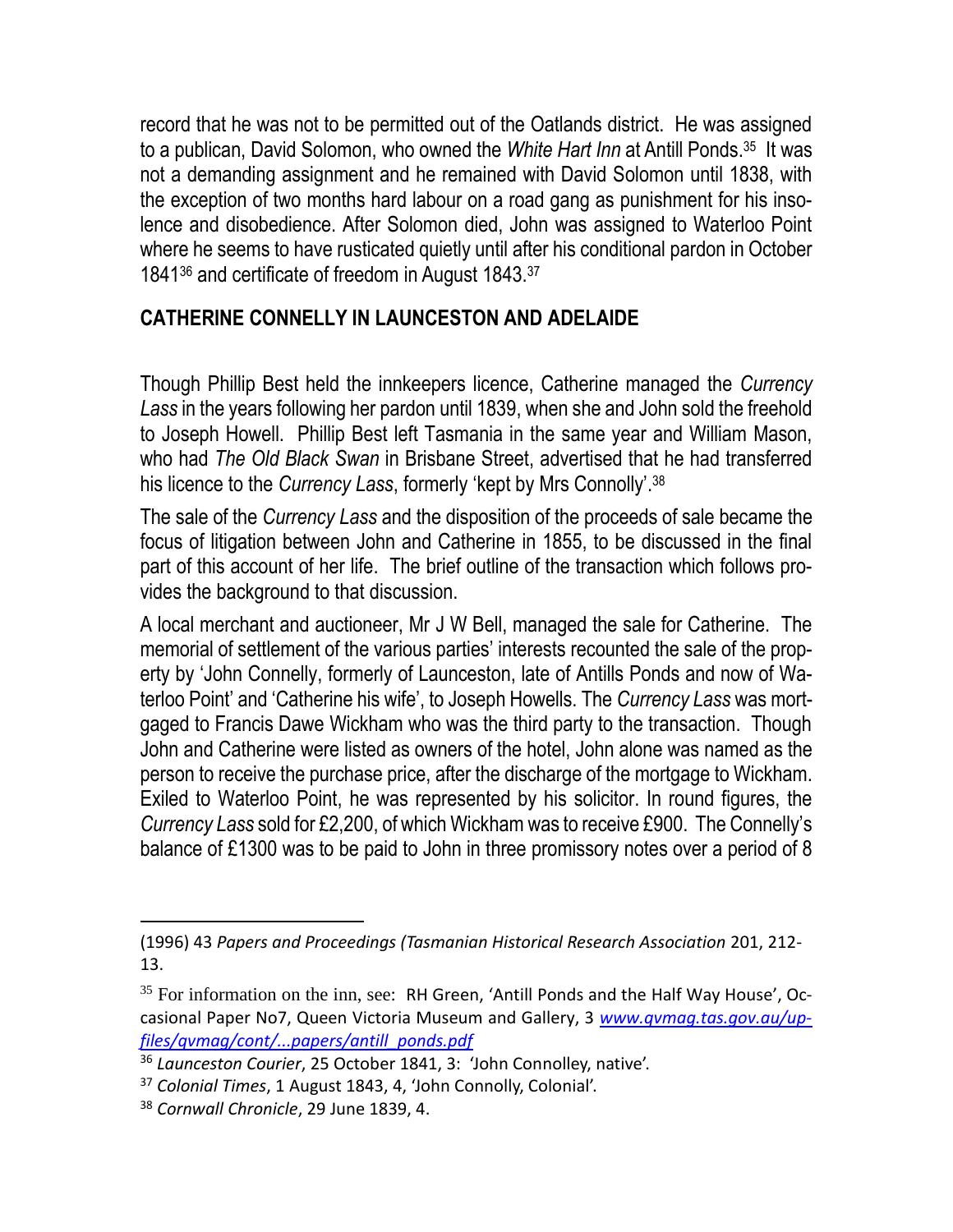months. He was later to accuse Catherine of stealing £1,000 of the proceeds of sale from him.

The sale of the *Currency Lass* and discharge of the mortgage to Wickham were concluded on the 14th May, 1839. Catherine embarked for South Australia at the end of May on the *Dawsons* with her two youngest children, John and Thomas, 13 bundles of luggage and 29 bags of potatoes.<sup>39</sup> She seems to have had a companion, Elizabeth Reece or Reeve, who leaves no other clear traces of her existence. Catherine's two older children, Frederick Peter Fowler and Charles Connelly remained in Tasmania. It is likely that both were apprenticed with masters who would provide houseroom for them. Frederick and Charles, unlike John and Thomas, were educated as tradesmen. Frederick became a coachbuilder and Charles was a boot and shoe maker, though he did not persist in that occupation.

Catherine remained in South Australia for more than eight years. Thomas remained with her, but she sent John back to Tasmania in 1842, after John Connelly gained his conditional pardon.<sup>40</sup> Of all his children John, usually called John Jr, was his father's favourite. Catherine and Thomas did not return to Tasmania until 1848.<sup>41</sup>

In 1841, when a South Australian census was taken, Catherine and her children lived in Currie Street near the centre of Adelaide. She was still living in Currie Street in the following year when she was exposed to the harsh glare of publicity in a criminal prosecution for theft.<sup>42</sup> Catherine met Richard Edwards, the man who was to accuse her of stealing, on an October evening when he was drinking in the *Tasmanian Hotel* in Hindley Street. He pulled five one pound notes from his pocket and bought them two beers for a shilling. Then he set about rearranging his money about his person. He said he put the 19/- silver change in his right hand breeches pocket and the four one pound notes in his watch pocket. He was a little drunk, he admitted, but knew what he was about. They returned to Catherine's house where Edwards slept that night. In the morning he discovered his money gone and remembered that he had seen her search his pockets after he undressed. Catherine denied stealing from him. She said that Edwards had asked her, when they were in the *Tasmanian Hotel*, to come and be his housekeeper and look after his four children. She agreed to this and invited him to sleep the night at her house. She said Edwards had given her the 19/- and denied all

<sup>39</sup> *Launceston Advertiser*; *South Australian Register*, 29 June 1839, 6, arrived Adelaide, 29<sup>th</sup> June.

<sup>40</sup> *South Australian Register*, 13 August 1842; *The Courier*, 19 August 1842, 2: The *Prince of Denmark* arrived in Hobart, 17 August, with 'master Conolley'.

<sup>41</sup> Adelaide Observer, 1 January 1848, 3. Embarked on the *Timbo*, 31 December, 1841, as 'Mrs Conelly and son'

<sup>42</sup> The proceedings are reported in *The Examiner*, November 2 1842, ?, ibid, November 9, *Southern Australian*, 11 November 1842, 2.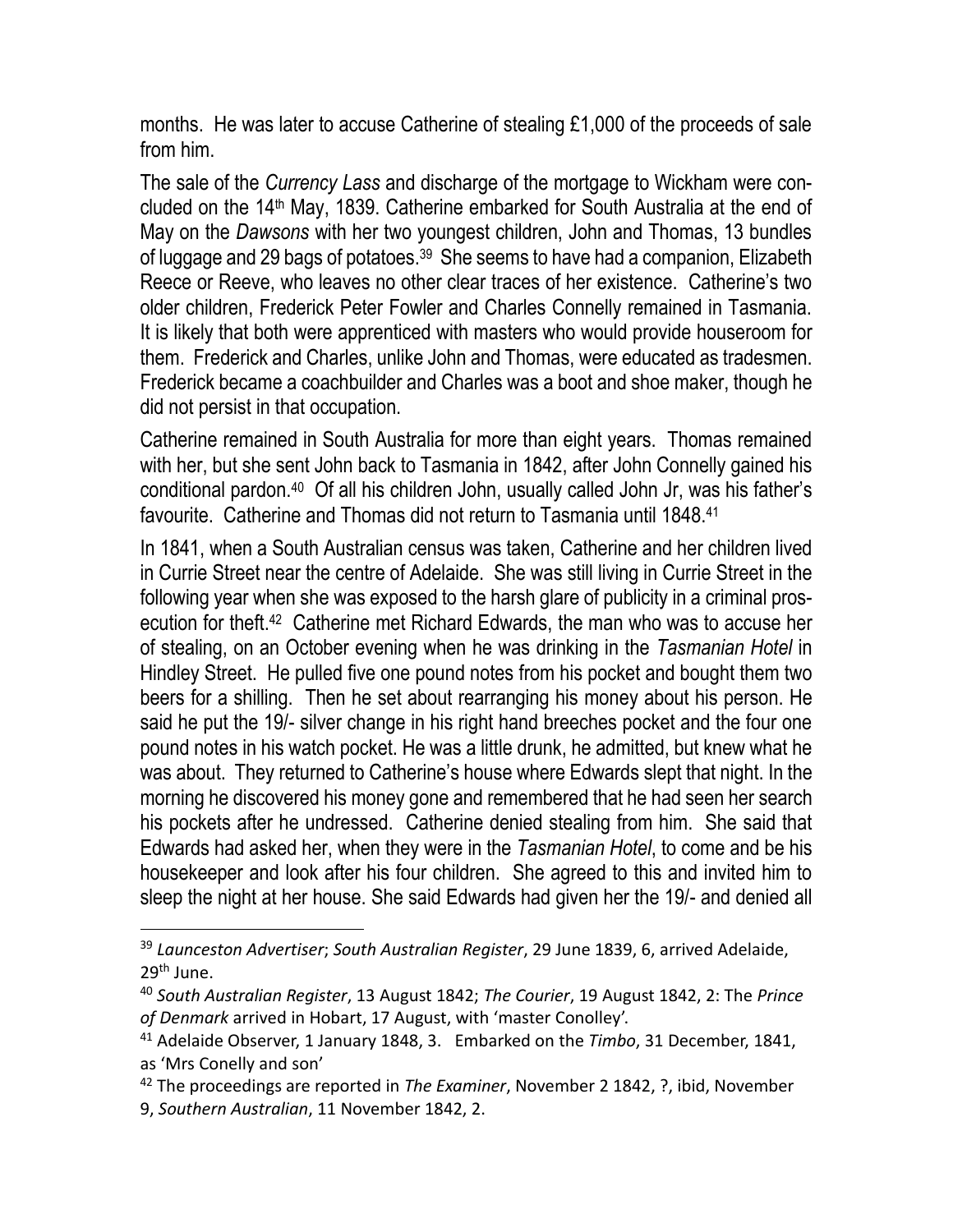knowledge of the missing pound notes. He might have seen her search his pockets, but that was because he asked for his tobacco. She said they quarreled in the morning because she was unable to get him some porter to drink because it was too early. It was then that he accused her of stealing. She was arrested for theft, bailed and brought before a Grand Jury which concluded that there was insufficient evidence to put her on trial and returned a 'No Bill'.

After this strange episode, with its multiple ambiguities, Catherine disappears into obscurity for a decade. John Connelly later accused her of living in Adelaide as the wife of Thomas Dudley, the Launceston innkeeper whose store had been burgled in 1836. Perhaps Catherine did settle into something resembling a marital relationship in Adelaide, as a 'housekeeper' for someone who could afford to keep her. Catherine's own account of the transaction with Richard Edwards would support that inference though she may have had other reasons for telling her story in that way. Dudley did go to Adelaide and they would have known one another there. It is not credible, however, that they lived together in anything resembling a marital relationship. Dudley went to South Australia in September 1846<sup>43</sup> and held the licence of the *John O'Groats* in Hindley Street for nine inglorious months before transferring it to Thomas Neale in June 1847.<sup>44</sup> In January Dudley was involved in a ludicrous conflict of evidence between PC Clayfield and PC Eames in the Magistrates Court. Constable Clayfield said he found Dudley lying drunk in the street. Constable Eames contradicted his partner and said that Dudley was engaged in prize fight, stripped to the waist and sitting on his second's knee, and about to rise to his feet for the next round. He was, said Eames, very nearly sober. Dudley resolved the conflict of evidence between the policemen by pleading guilty to a charge of disturbing the peace.<sup>45</sup> There is a final Adelaide report in October 1847 of a boardinghouse keeper called Thomas Dudley, who is probably the same man, evicting a shoeless drunken sailor discoverd under the bed of one of his guests.<sup>46</sup> He re-appears in Melbourne in 1855, unmistakably, in the report of a District Court prosecution of Thomas Dudley landlord of the *Fountain Inn* at Rocky

<sup>43</sup> See the *South Australian Register*, 15 December 1846, 6, where he told the Magistrates Court that he had been in South Australia for three months.

<sup>44</sup> *South Australian Register*, 16 June 1847, 1. His initial months in Adelaide were marked by protracted legal bickering with the previous licensee, Nathanial Prettyjohn over the terms of the transfer. See: the *South Australian*, 15 December, 6, Ibid, 22 December 1846, 5.

<sup>45</sup> *South Australian Register*, 6 January, 1847, 3.

<sup>46</sup> The Dudley family may have remained in Adelaide for some years. See the *South Australian Register*, 22 November 1851, 2 on the departure of Mrs A Dudley and four children for Melbourne.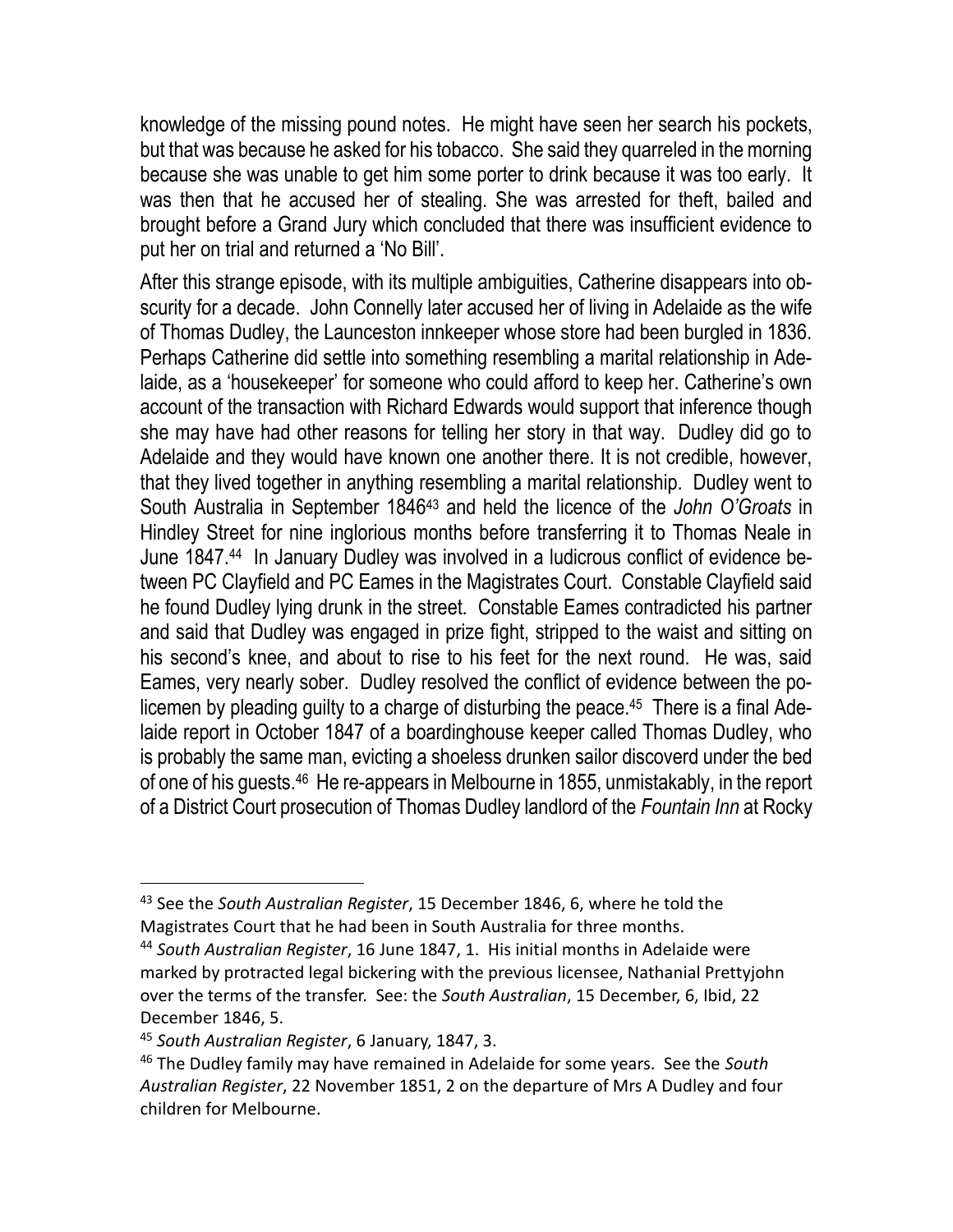Water Holes, who was convicted of assaulting one of his employees.<sup>47</sup> John's allegation that Dudley lived with Catherine as man and wife is effectively confuted by the fact that Dudley's wife Amelia and their four children joined him in Adelaide in October 1846 and lived with him in the *John O'Groats*. 48

Catherine and her youngest son Thomas, now aged 14, sailed from South Australia on New Years Eve 1847 on the *Timbo*, bound for Hobart.<sup>49</sup> Thomas, the child who remained longest in Catherine's care, rejoined his father and older brothers sometime after his return to Tasmania. Catherine may have lived with her firstborn son, Frederick Peter Fowler, who was now a Hobart coachbuilder.

#### **JOHN CONNELLY IN GREEN PONDS AND CALIFORNIA**

When he regained his freedom in 1843, John Connelly began to reconstruct the familiar pattern of his life.<sup>50</sup> By September 1845 he was licensee of the *Golden Fleece* in Elizabeth Street Hobart and had begun a liaison with Agnes Robertson. Their daughter was born in 1846.<sup>51</sup> He did not marry Agnes though he did adopt their daughter, unnamed at birth, who became Emily Connelly. He married instead Mary Ann Fox, daughter of another Hobart innkeeper, Catherine Fox, who kept the scandalous *Canterbury Arms*. Mary Ann was a dressmaker aged 16 according to her mother, or 18 according to the marriage registration, when she married John Connelly.<sup>52</sup> John described himself a widower, to conceal his bigamy, and subtracted several years from his own age for the occasion. In May 1846 after marrying Mary Ann, John sold the lease and licence of the *Golden Fleece* and took over the management and licence of the *Good Woman* in Green Ponds.

<sup>47</sup> *The Argus*, 16 May 1855, 5. See also the references to the *Fountain Inn*, *The Argus* 28 August 1856, 5 and 'Thomas Dudley, Sydney Road, hotelkeeper' in *The Argus*, 6 April 1854, 2.

<sup>48</sup> *Adelaide Observer*, 10 October, 5, Mrs A Dudley and four children, arrived 8 October on the *Henry*. See also her testimony in *Armstrong v Portwine*, *Adelaide Observer*, 6 February 1847, 2.

<sup>49</sup> *South Australian Register*, 1 January 1848

<sup>&</sup>lt;sup>50</sup> A more detailed account of this period of John Connelly's life can be found in in S Bourchier and I Leader-Elliott, 'The Metamorphoses of John Eddington Jr', (1996) 43 *Papers and Proceedings (Tasmanian Historical Research Association* 201, 214-5. <sup>51</sup> Tasmanian Archives Office, RGD33/1/2/ no 1618.

 $52$  Tasmanian Archives Office, [RGD37/1/5 no 95,](http://stors.tas.gov.au/RGD37-1-5p83j2k) registration of marriage states that Mary Ann was 18 when she married. In her death certificate, however, her mother declares that she married at 16, Victorian Births Deaths and Marriages, Deaths 1864 in the district of Ballarat, 14 December, 1864, No 7448. Her birth was not registered.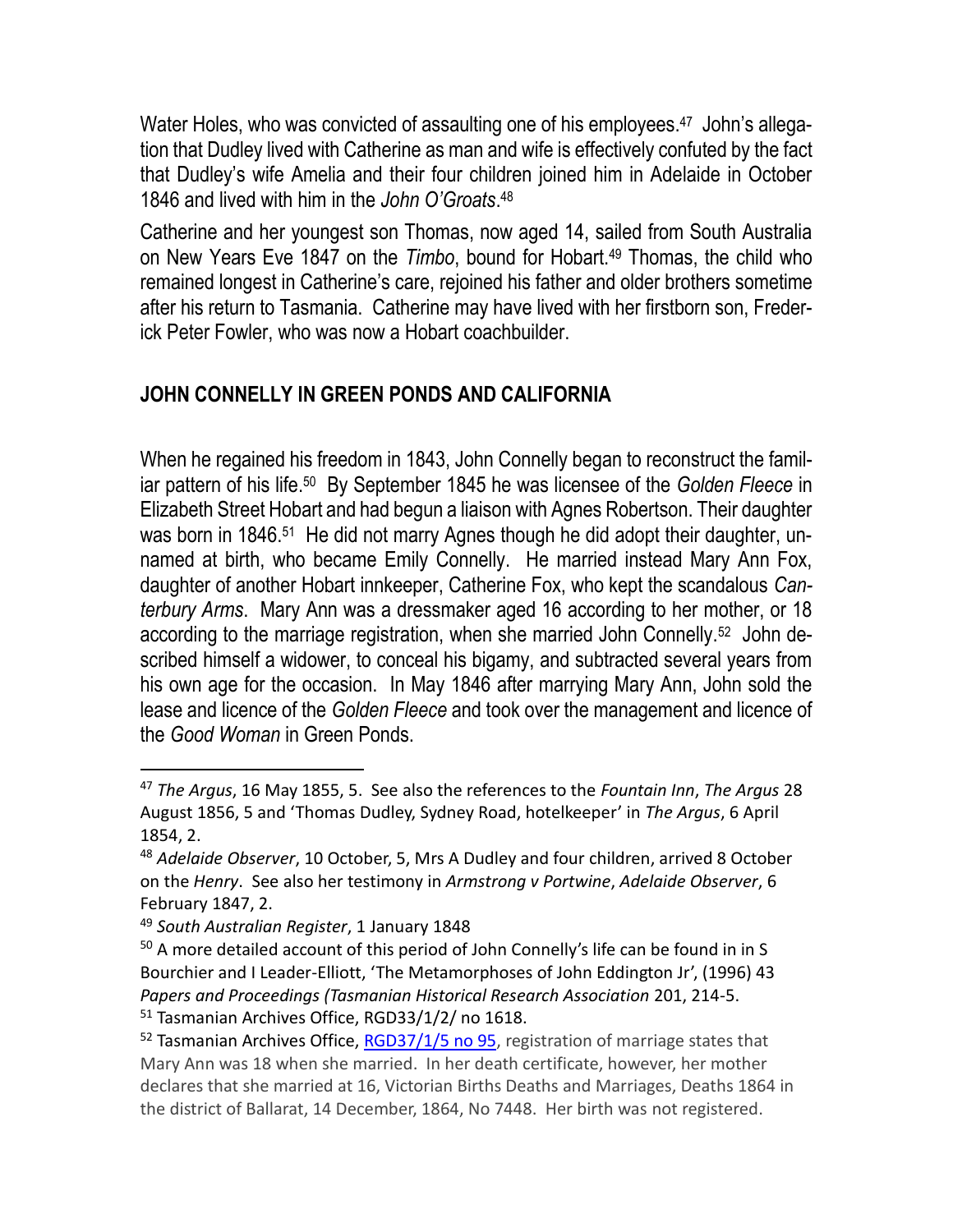News of the Californian gold rush reached Australia in December 1848<sup>53</sup> and Australians were already leaving for California early in the New Year. John Connelly was among the first Tasmanians to join the Rush.<sup>54</sup> He transferred the licence of the *Good Woman* to Mary Ann and took a berth on the *Harriet Nathan*, which sailed from Hobart on  $6<sup>th</sup>$  June 1849 with a substantial cargo of brandy, rum, gin, malt liquor, foodstuffs ironmongery and sundries.<sup>55</sup> Several of the passengers went with the intention of trading in San Francisco. John himself embarked with a small trading stock of two bales of leather and a case of boots and shoes, probably of Charles' making. It is unlikely that he made a profit on his cargo; most reports from Tasmanian traders in California in 1850 are despairing of success and indignant about their losses. Californian customs authorities charged exorbitant duties, delayed landfall and, when goods were at last landed for sale, the demand for consumables from gold seekers in San Francisco was utterly unpredictable. There was an additional peril for traders of predatory theft of their stock; the thefts were usually attributed to other Australians.<sup>56</sup> One of the traders on the *Harriet Nathan* wrote desperately to his brother in Hobart: '[D]o not come here if you can do anything in Van Dieman's Land – but should you determine on coming here bring nothing but what you absolutely want – except money...'<sup>57</sup> Gold, however, was said to be abundant for those with sufficient money to pay the exorbitant price of getting themselves and the necessary equipment to the goldfields.

John cannot have expected to enrich himself by trade with a mere two bales of leather and a case of boots and shoes. He must have gone for gold and, though the chances of enriching himself on the diggings were small, he does seem to have beaten the odds. The scale of his financial dealings in Flemington in the decade that follows, far in excess of anything he attempted in Tasmania, is persuasive evidence that he found gold on the California diggings. He returned to Tasmania in 1850, probably in August, and immediately began preparations to leave Tasmania and join the new Victorian gold rush. This time, however, he intended to pursue fortune by trading with gold seekers rather than digging for himself. His negotiations to take over the *Flemington Hotel*, two miles out of Melbourne on the road to the diggings at Mt Alexander, must

<sup>53</sup> Jay Monaghan, *Australians and the Gold Rush: California and Down Under 1849-1854* (University of California Press, 1966) 1-2.

<sup>54</sup> See *Colonial Times*, 15 January 1850, listing the 22 vessels carrying 470 passengers which sailed from Tasmania to California in 1849.

<sup>55</sup> *Colonial Times*, 8 June 1849, 2 (passengers); *The Courier* 13 June 1849, 2 (cargo).

<sup>56</sup> Kevin J Mullen, *Dangerous Strangers: Minority Newcomers and Violence in the Urban West, 1850-2000* (Palgrave Macmillan, 2005) Ch2 'Australians' 13-28.

<sup>57</sup> *Colonial Times*, 29 January 1852, 2. Other letters from San Francisco during this early period, from passengers on the *Harriet Nathan* and other Australian ships are consistent in their reports of the difficulties encountered by the traders. See: *Colonial Times*, 18 January 1850, 2-3; ibid, 19 January 1850, 3; *Cornwall Chronicle*, 13 February 1850, 99.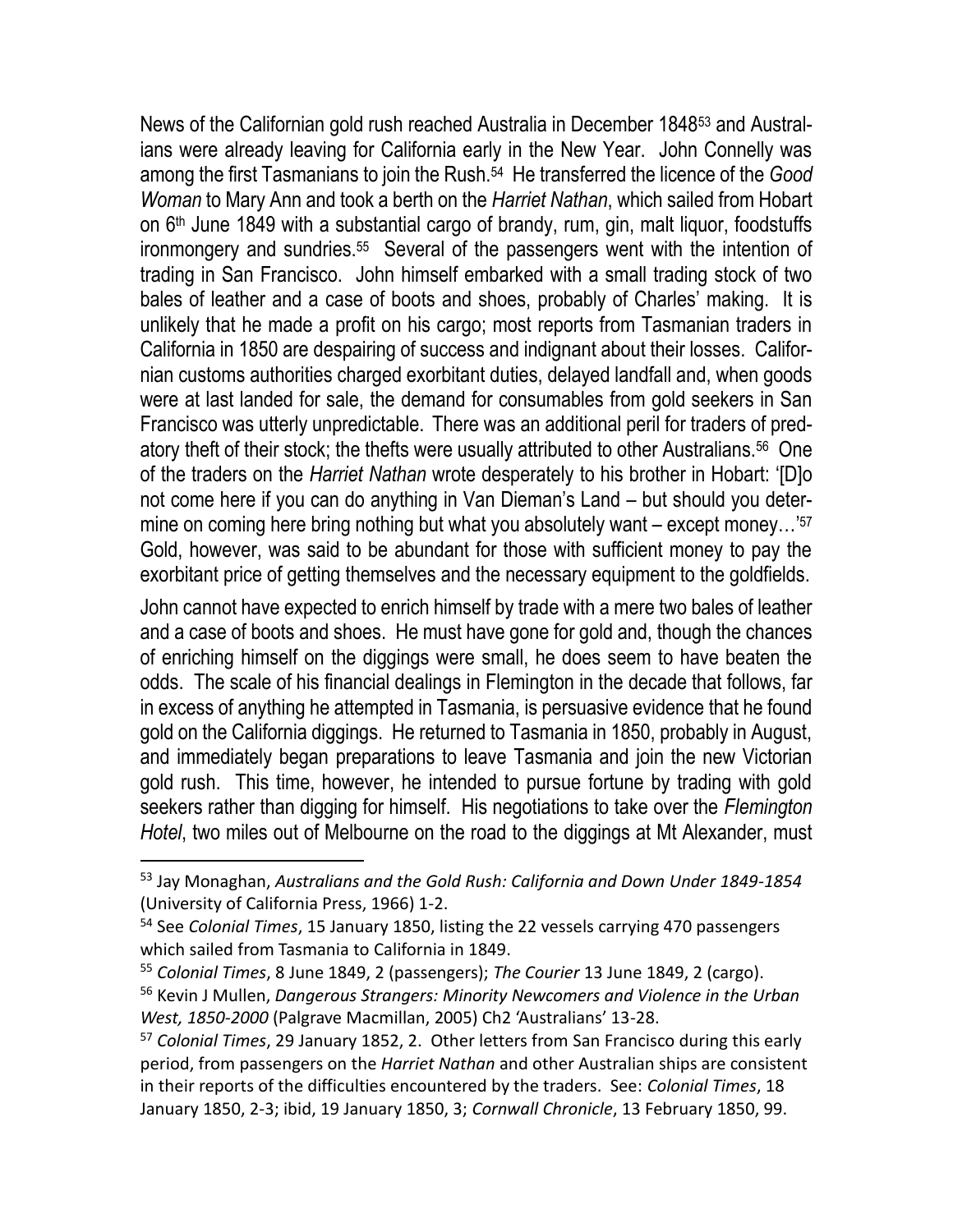have begun not long after his return from California. In September he advertised the sale of the working plant and lease of the *Good Woman Inn*<sup>58</sup> and advertised again in June 1851, <sup>59</sup> offering to sell at the reduced price of £250 and the liquor stock at valuation. The pace of John and Mary Ann's lives grew more hectic. The first of their three sons, Richard, was born in June of that year.<sup>60</sup> Days after the birth, Charles Connelly and Mary Ann's mother, Catherine Fox, were charged with conspiracy to defraud a public official. Charles, the eldest of the Connelly sons, had forged his father's name to a deed of replevin<sup>61</sup> while John was in California. Charles, Catherine and man called Thomas Locke or Clarke were committed for trial and allowed bail. This was the first of a series of criminal prosecutions against the sons of John Connelly.

The criminal prosecution against Charles and the other alleged conspirators did not proceed. John offered to settle for a payment of 40 pounds and it is likely that his offer was eventually accepted. The Connelly men left Launceston for Melbourne on the schooner, *Scotia*, in October 1851. Mary Ann, who is not listed among the passengers, must have followed later with her infant son and adopted daughter, Emily Connelly.

### **UNTIL DEATH DO US PART: THE MELBOURNE DECADE**

Within a decade of the emigration to Melbourne John Connelly's family had begun to disintegrate and he was ruined financially. Over the years between 1852 and 1860, when he died, John was borne down by a burden of accumulated follies of his own making and of his elder sons, Charles and John. Catherine, after years of quiescent

<sup>58</sup> *Colonial Times*, 24 September 1850, 3. It appears that the original plan was to sell the lease of *The Good Woman* upon which Mary Ann would transfer the licence, which she still held, to the buyer. When the hotel failed to sell, Mary Ann transferred the licence to John: *The Courier,* 16 November, 3.

<sup>59</sup> *Colonial Times*, 6 June 1851, 4.

<sup>&</sup>lt;sup>60</sup> Archives Office of Tasmania, [RGD33/1/29/ no 50.](http://stors.tas.gov.au/RGD33-1-29-p722j2k) Given name not recorded. The birth was registered by John Rider, who was to take over the *Good Woman* from John and Mary Ann Connelly. Three children of John and Mary Ann Connelly are listed in the documents of intestacy filed after John's death: Richard, Henry and Edward: 'In The Goods of John Connelly, late of Flemington licensed victualler deceased intestate', In the Supreme Court of Victoria, 5<sup>th</sup> July, 1860, No 174.

 $61$  The details of the alleged conspiracy are not recorded. Replevin is a summary legal procedure for the recovery of goods. The claimant must provide assurance to the public official who takes possession of the goods, by way of a deed of replevin, that expenses will be met if the claim proves to be unjustified.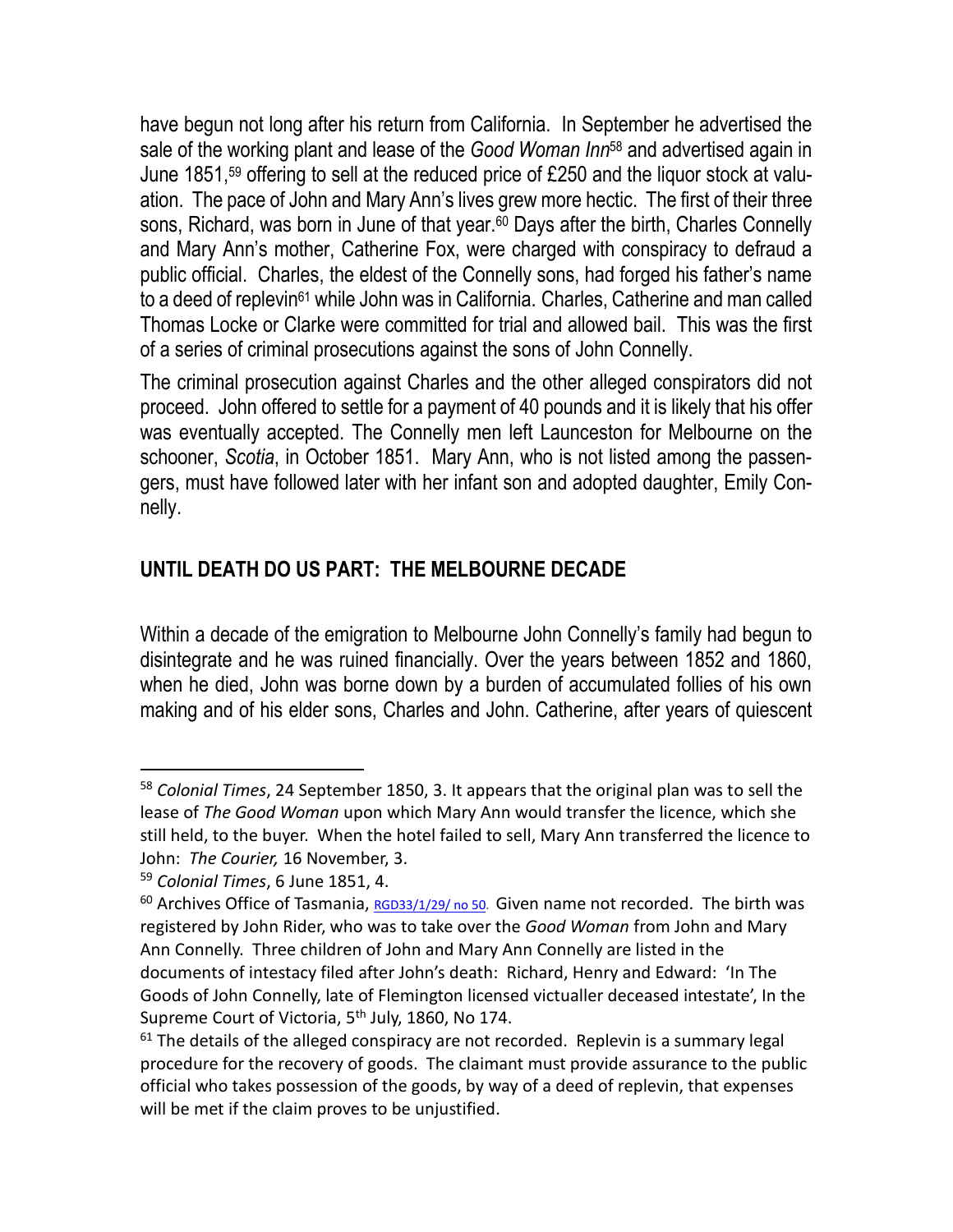obscurity in Tasmania, pursued him across Bass Strait and assumed the role of an avenging Fury, an Erinye, to exact vengeance for his broken marriage oath.

To understand what happened, however, it is necessary first to describe the wonderfully optimistic prospect offered by the migration to Melbourne and the Connelly occupation of the *Flemington Hotel* in late 1851. The hotel was strategically placed on the road to the Mount Alexander goldfields, about two miles from the centre of Melbourne. The building was splendid for its time, with a bar, four parlours or sitting rooms, seven bedrooms, stabling or horseboxes for 40 horses and an extensive vegetable garden surrounded by 23 acres of fertile land on the Moonee Ponds Stream. In John Connelly's time the hotel was said to have had average weekly takings of  $£400.62$  It had an annual rental value of £500. John was a lessee initially. In August 1853 he bought the hotel and adjoining properties for £12000. His holdings after various purchases included shops, cottages and the *Rose and Crown* hotel, on the other side of Mt Alexander Road from the *Flemington Hotel*. He added to these holdings by building several brick dwellings that were later converted to shops. (The widow of the man who supplied the bricks sued, unsuccessfully, for their price.) At this remove in time it is probably impossible and certainly unnecessary to gauge the extent of his holdings or the extent of the liabilities he incurred in their accumulation. By the end of 1853 he was hugely indebted.



<sup>62</sup> *North Melbourne Advertiser*, 4 March 1887, 3.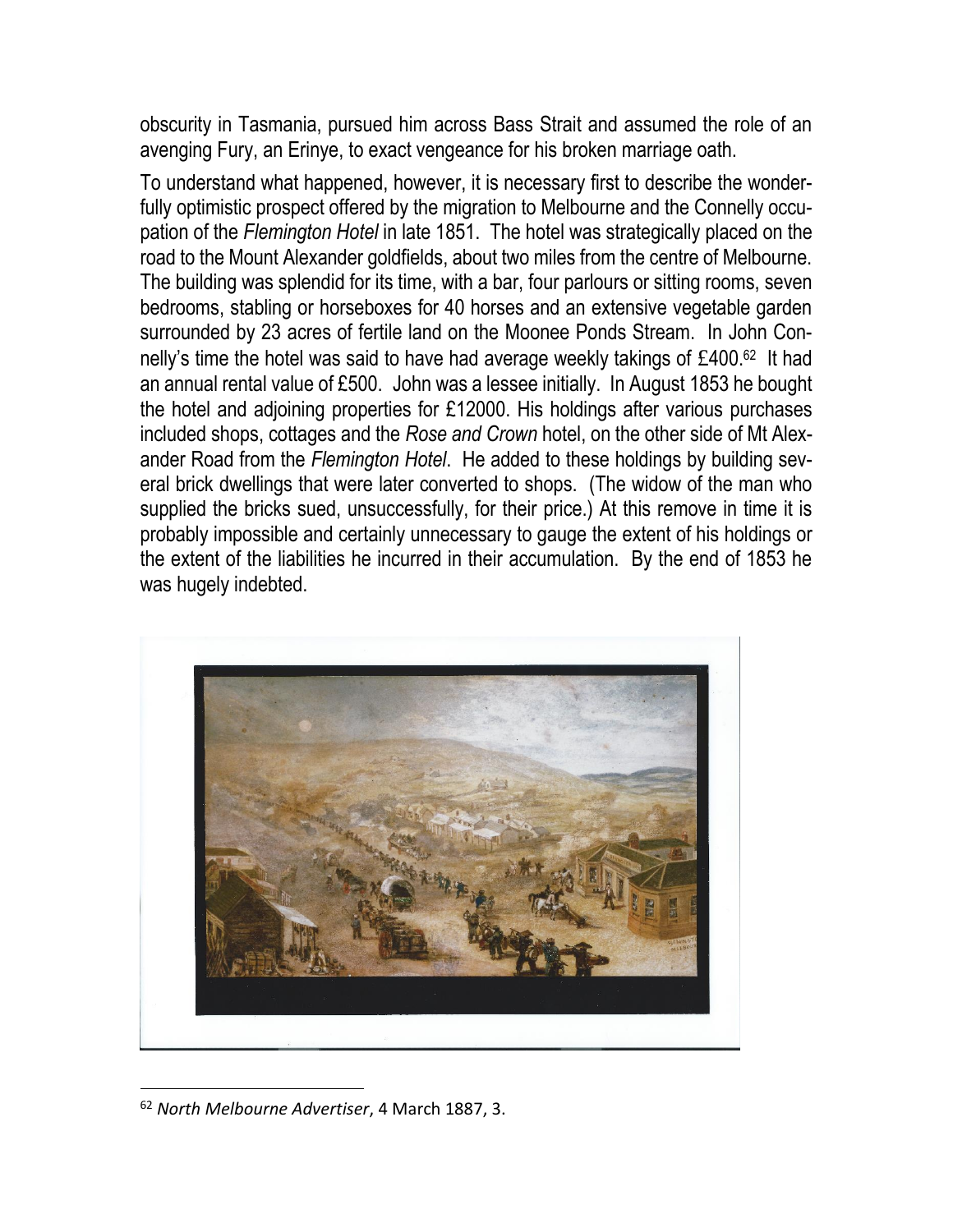

[Steel Engraving, 'Off to the Diggings', from *How to Farm and Settle* (1858). The engraving has been copied from a watercolour by Samuel Charles Brees,<sup>63</sup> a surveyor, engineer and watercolourist who painted the scene circa 1855. Copy provided by the State Library of Victoria. It is possible that Brees was author of the book as well.<sup>64</sup> The horseman at front centre of the engraving is something of a puzzle. His ghost may be seen in the watercolour. Presumably Brees was dissatisfied with his rendition, scrubbed it out, but asked the engraver to include the figure.]

Catherine arrived in Melbourne during the first, halcyon days of John and Mary Ann's occupation of the *Flemington Hotel*. The assertion of her marital rights against John, after years of apparent quiescence, may have been induced by Frederick Fowler's marriage in 1851 to Maria Boothman and the impending birth of their first child.<sup>65</sup> Catherine might have felt the need to establish independence from her son's household. Early in 1852 she secured a maintenance order against John from the Victorian Police Court for 30 shillings a week, nearly £80 a year. It was not a negligible award, but it

<sup>63</sup> <http://www.daao.org.au/bio/samuel-charles-brees/biography/>

<sup>64</sup> [Bibliography of Australia, Volume VI: 1851-1900, H-P](https://books.google.com.au/books?id=epQy-bymzRwC&pg=PA144&lpg=PA144&dq=%22HOW+TO+FARM+AND+SETTLE+IN+AUSTRALIA%22&source=bl&ots=kfUSDmHIoa&sig=6n1XGE6HKRZaWqh_tIdDsNifyRE&hl=en&sa=X&ei=3kk2Vb38NeTCmQWWm4GACg&ved=0CCwQ6AEwBA) *<https://books.google.com.au/books?isbn=0642990492>* [John Alexander Ferguson](https://www.google.com.au/search?newwindow=1&rlz=1T4VRHB_enAU632AU632&biw=1600&bih=1093&tbm=bks&q=inauthor:%22John+Alexander+Ferguson%22&sa=X&ei=3kk2Vb38NeTCmQWWm4GACg&ved=0CC0Q9AgwBA) - 1977

<sup>-</sup> Australia

<sup>&</sup>lt;sup>65</sup> AOT, 28 August, 1851, [RGD37/1/10 no 415.](http://stors.tas.gov.au/RGD37-1-10p163j2k) Their first child, Frederick Augustus Fowler, was born on 12 May, 1852, [RGD33/1/4/ no 1407.](http://stors.tas.gov.au/RGD33-1-4-p472j2k)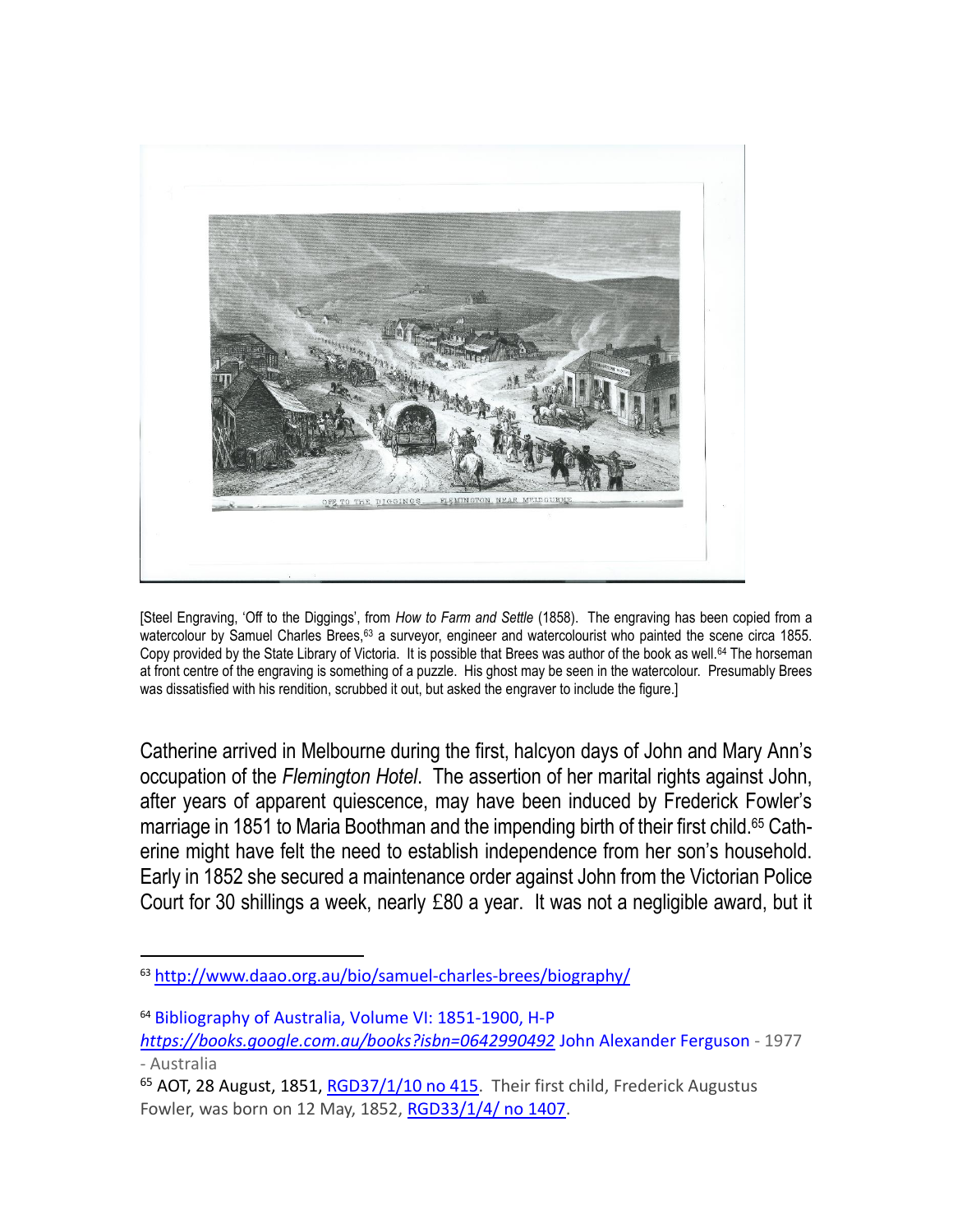was not particularly generous for a man of John Connelly's apparent means. Comparisons between modern and 19th century money are difficult, but some indication of the value of the Catherine's maintenance order is provided by the average annual rental of £50 for each of his houses or shops on Mt Alexander Road. The *Rose and Crown* was leased for an annual rent of £280.

John paid maintenance regularly until the end of 1853. Catherine's legal claim did have one immediate and significant consequence for John, beyond the financial obligation he incurred. The court made its order for maintenance on April 8 and thirteen days later District Chief Constable Pearce rejected John's application for an innkeeper's licence on the ground of bad character, in particular, the character of his 'domestic' life. The decision could only have referred to the disclosure in the Police Court that his marriage to Mary Ann was bigamous. John Connelly Jr, as he was known at this time, was now 20 and he became licensee in place of his father.

John's misfortunes multiplied. Charles was charged with forgery and John Jr with robbery. Though both prosecutions eventually ended in acquittal, the proceedings over the next two years were painfully protracted. In September 1852 the *Hobarton Guardian*, which had not forgotten the earlier aborted conspiracy proceedings against Charles in Green Ponds, reported with gleeful malice that Charles Connelly, the 'respectable' son of the 'former landlord of the *Flemington Hotel'* was again accused of forgery. The description of John as the 'former' landlord of the hotel suggests that the reporter had a Melbourne informant. Charles was no less manipulative of legal processes than his father. While he was awaiting trial for this offence, he tried to interfere with a witness and was gaoled for contempt of court. His interference, whatever it may have been, was apparently effective, for the prosecutor was unable to proceed for want of evidence on the day of trial and Charles was released from prison some time later.<sup>66</sup> Worse was to follow in June 1853, when John Connelly Jr and Patrick McDonnell were charged with robbing Henry Hallett outside the *Flemington Hotel*. 67 Witnesses gave conflicting accounts of what happened and the jury was unable to agree at the first trial. Both men were tried again in July, when McDonnell was convicted and Connelly acquitted. Relying on the jury verdict, the most likely version of what happened is that Henry Hallett was drunk and disruptive in the bar of the *Flemington Hotel*. John Jr, Patrick McDonnell and one or two others drinking in the bar, hustled Hallett out of the hotel. Patrick O'Donnell and the others then assaulted Hallett and

<sup>66</sup> Reports of the proceedings can be found in: *Hobarton Guardian* ; *Geelong Advertiser and Intelligencer*, 24 November 1852, 1; Ibid, 30 November 1852, 1; Ibid, 1 December, 1.

<sup>67</sup> The criminal proceedings against John Connelly Jr can be tracked through *The Argus*, 3 June 1853, 9; ibid, 21 June 1853, 7; ibid, 22 June 1853, 7; ibid, 21 July, 1853, 5.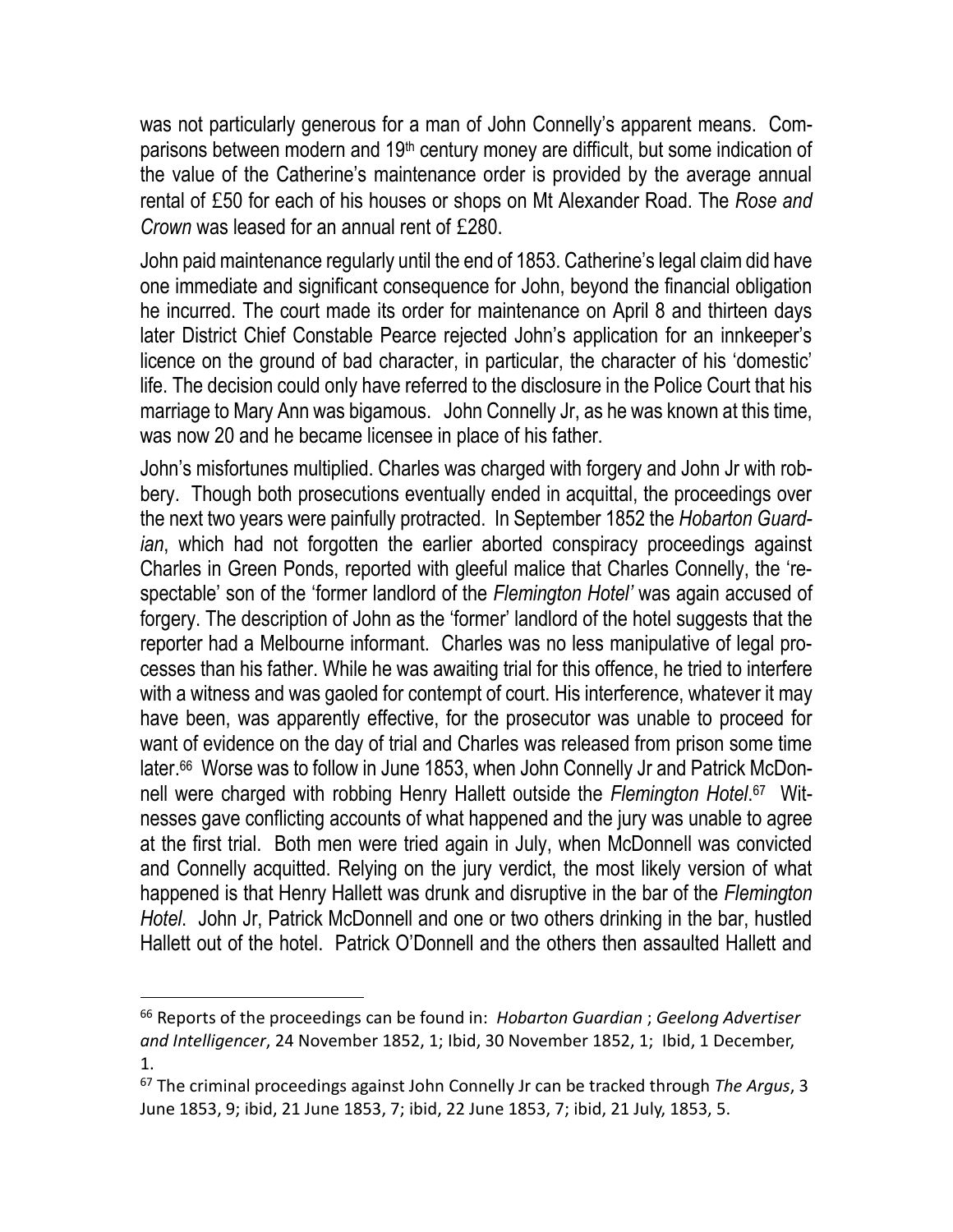stole his money and watch. John Jr stood in the doorway with his arms folded, presiding over the violence but not participating.

John Connelly compounded the troubles associated with John and Charles' criminal trials with follies of his own. He seems to have decided to lease his properties and live off the proceeds as a rentier. There are indications in the Flemington years that he wanted to cast off his identity as an innkeeper and aspired to the title or style of 'gentleman', and to be known as 'John Connelly, Esq'. In mid-1853 he commenced negotiations with the partnership of Kennedy and Wilson to lease the *Flemington Hotel* to them for a period of 5 years for £4,000 plus yearly rental payments and an additional £500 for John Jr, who held the hotel licence, as compensation for him relinquishing the business. In the course of these negotiations Kennedy and Wilson paid £10 to John Connelly Jr, as earnest of their good faith.<sup>68</sup> When the time came to engross the lease, John prevaricated and asked for another meeting. A second meeting was arranged with Kennedy and Wilson and their solicitor, Mr Bennett, at the offices of Albert Read, the Connelly's solicitor. John did not attend. Bennett went downstairs with the lease in his hand and found him standing in the street, holding his horse's head and 'hovering', as Bennett described him, in a state of irresolution. After a brief conversation John said he had made up his mind not to complete the agreement. Kennedy and Wilson could have their stake money back: he challenged them to bring whatever action they pleased against him. It was an impulsive and foolish decision, apparently prompted by the prospect of another and better offer for the lease of the hotel. Kennedy and Wilson did sue for breach of contract in March 1854.<sup>69</sup> John enlisted the services of Robert Molesworth, acting Solicitor General for the State of Victoria,<sup>70</sup> to argue his case in the Supreme Court. Molesworth contended that there was never an agreement. He supplemented this unlikely contention with an even more audacious argument that any agreement would have been illegal and unenforceable, for Kennedy and Wilson were not licensed innkeepers. The Court brushed that argument aside and left the main issue to the jury which decided in favour of Kennedy and Wilson that John had agreed to lease the hotel and awarded damages of £2,000 against the Connellys. Thomas Gregory took a five year lease on the Flemington Hotel in 1854, but the damages award must have been disastrous for John.

<sup>68</sup> See *The Argus*, 15 March 1854, 5, which provides an extended account of the aborted negotiations and the litigation which followed.

<sup>69</sup> *The Argus*, 15 March 1854, 5.

<sup>70</sup> See Reginald R. Sholl, 'Molesworth, Sir Robert (1806–1890)', Australian Dictionary of Biography, National Centre of Biography, Australian National University,

http://adb.anu.edu.au/biography/molesworth-sir-robert-4217/text6795, published first in hardcopy 1974, accessed online 12 April 2015.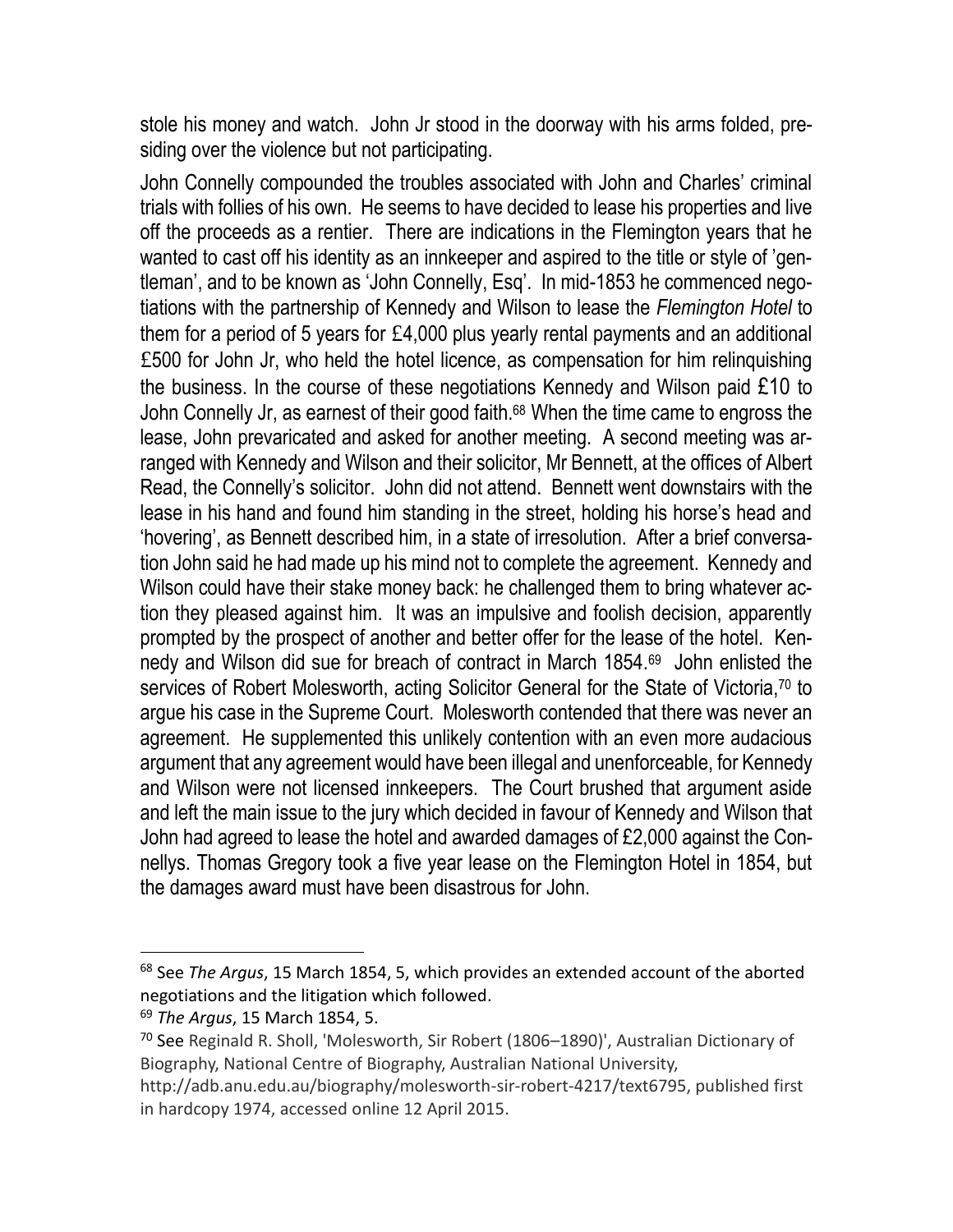Impending catastrophes cast their shadows before them. John Connelly was faced with the first of what was to become a series of law suits for unpaid debts in December 1853.<sup>71</sup> In the same month, he ceased paying maintenance to Catherine. In May 1854, three months after the Supreme Court award of damages to Kennedy and Wilson, Catherine sought an order from the Court of Petty Sessions for the arrears of unpaid maintenance. John contested her claim. He had two wives he said. He should not be required to support both, for Catherine had been absent for 16 years and had stolen £1000 of his money. The Court disregarded his protest and he was ordered to pay a fine of £10 and threatened with imprisonment if he failed to pay the arrears or meet his continuing obligations to maintain his wife.<sup>72</sup> By September he was once more in arrears. The District Police Court ordered him to be imprisoned until the outstanding amount was paid and sureties were appointed to ensure the continuance of payments.<sup>73</sup>

Catherine rarely speaks for herself in these fragmentary records. John was always newsworthy. His words, usually belligerent and uttered with complete confidence in his own cause, were recorded in newspapers and official reports. One poignant utterance by Catherine is preserved however. It is the advertisement which she placed in *The Argus* in January, 1855. These few, impersonal words half conceal, half reveal, her sorrow and weary disillusionment, after three years of recurrent struggle in the Melbourne courts:

The Sons of Mrs Catherine Connelly will oblige their mother by calling on her before she leaves the colony at Mr Hall's, 112 Flinders Lane West.

There is no record of a meeting with Charles, John and Thomas. Catherine's decision to leave Victoria was induced by John's promise to make a substantial cash settlement in place of her maintenance claim for £78 annually. The promised settlement was conditional on her departure to Van Dieman's Land and was to be handed over when she embarked. Catherine did board the ship that was to take her home. John or his emissary met her on the ship and offered her just £2. Catherine disembarked and renewed her claim for maintenance. There could be no forgiveness after such a betrayal: the endgame had begun.

John Connelly fled to the Victorian goldfields. Catherine was not his only creditor; there were other lawsuits to avoid. He must also have hoped to recoup his finances with a gold strike. There are occasional reports over the years immediately following that he was digging or prospecting. Early in 1855 he was arrested in Ballarat on yet

<sup>71</sup> *Johnson v Connelly*,

<sup>72</sup> *Melbourne Morning Herald*, 2 May 1854, 8; *The Argus*, 3 May 1854, 5.

<sup>73</sup> *The Argus*, 14 September 1854, 6.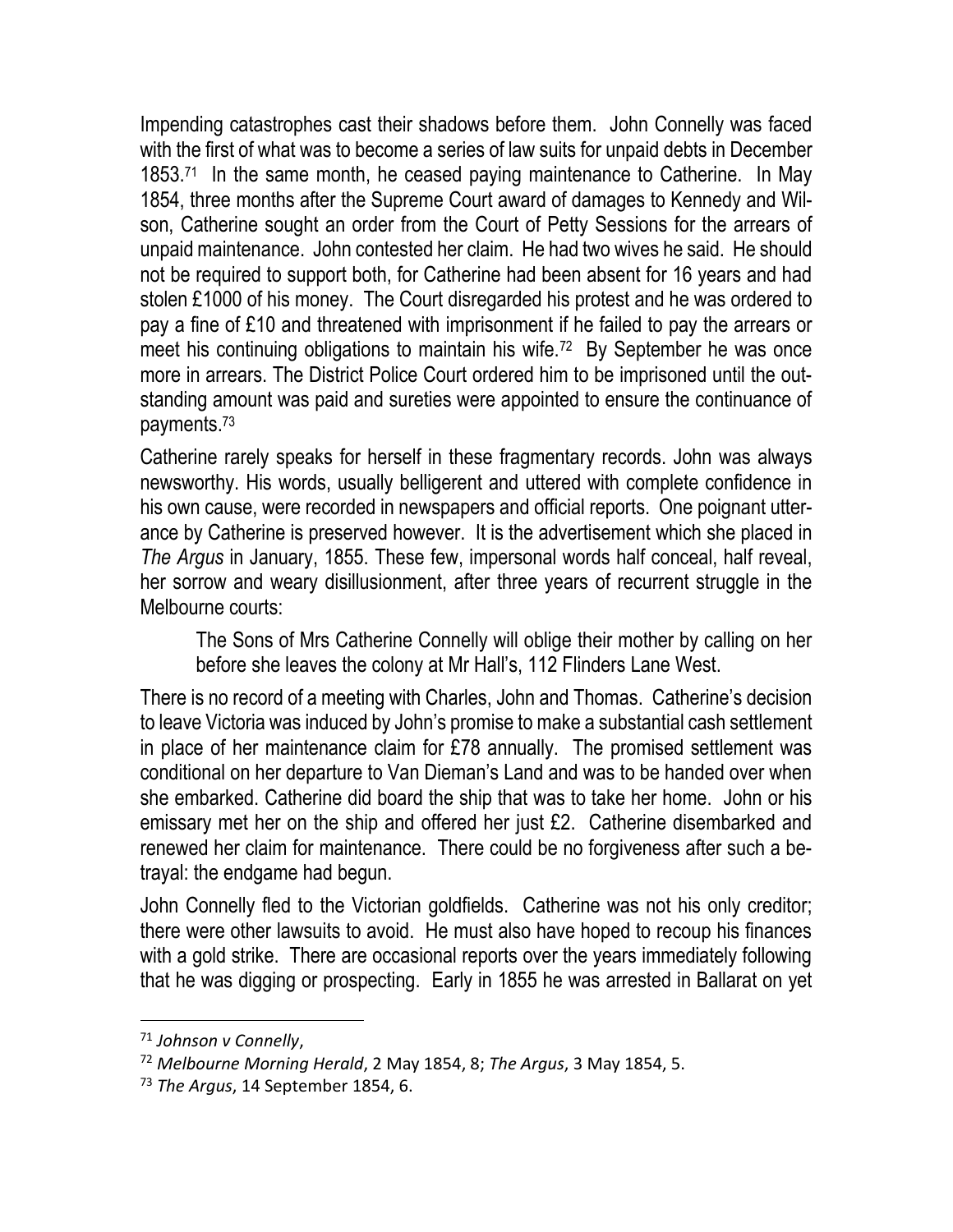another charge of neglecting to pay Catherine's maintenance. He was bailed for the substantial sum of £100 with two sureties of £50 each and ordered to appear in the District Police Court in Melbourne. He failed to appear by the due date and forfeited his bail. He was eventually brought before the Court on 21 June 1855 where he resolved to take a stand and dispute the original decision that Catherine was entitled to maintenance.<sup>74</sup> His first move in this final contest was characteristically manipulative. He made a private approach to the presiding Police Magistrate, the ornately handled Wriothesley Baptist Noel Esq, and urged him to re-open the original decision because Catherine had stolen £1,000 from him, the proceeds of sale of the *Currency Lass*, and because she had gone to Adelaide to live with Thomas Dudley as his wife.

When the Court convened, W B Noel informed those present that the case was unprecedented in his experience. After listening to John's accusations against Catherine in their private meeting, he was inclined to allow the original decision to grant maintenance to be re-opened for consideration. It did not seem fair, he said, that a husband should have to pay his wife, after so many years, if she had left her husband to live with another man as if they were married. Albert Read, who represented Catherine, objected. His appearance for Catherine is unexpected. Read had been John Connelly's lawyer. He represented John Jr at his first trial for robbery. He had handled many of the complex transactions involving John's land holdings and he had been the unavailing voice of good sense in John's disastrous litigation over the broken contract to lease the *Flemington Hotel*. Catherine could only have chosen Albert Read because he was on her side. He displayed a commitment to her cause that went beyond his merely professional duty. He told the Court that it would better to reach an amicable agreement than litigate. Catherine was ready to accept a cash settlement and return to Tasmania to live with her eldest son Frederick Fowler and his wife. If John Connelly refused to settle the case amicably, Read said he would get 'more law than was agreeable to him'. He knew the case well, he said, 'and a more heartless one never came before a Court'. Henry Freame, who appeared for John, said he agreed that a settlement was the best course. He was instructed to say that John offered £50 to settle, all he could afford to pay, on condition that Catherine left Victoria. Read asked if this was an offer to pay 'cash down'. Catherine had been betrayed on a previous occasion and would not settle for less. Freame said it was not a cash offer and Catherine declined to rely on another promise. W B Noel then adjourned the hearing for an hour to allow time for reflection and preparation before the contest began.

Henry Freame had issued subpoenas for two witnesses, both of whom were familiar faces from the past. The first was J W Bell who had managed the sale of the *Currency Lass* in 1836. The second was Thomas Dudley, now a Victorian innkeeper at the

<sup>74</sup> The proceedings are the subject of an extended report in the *Melbourne Morning Herald*, 22 June 1855, 6.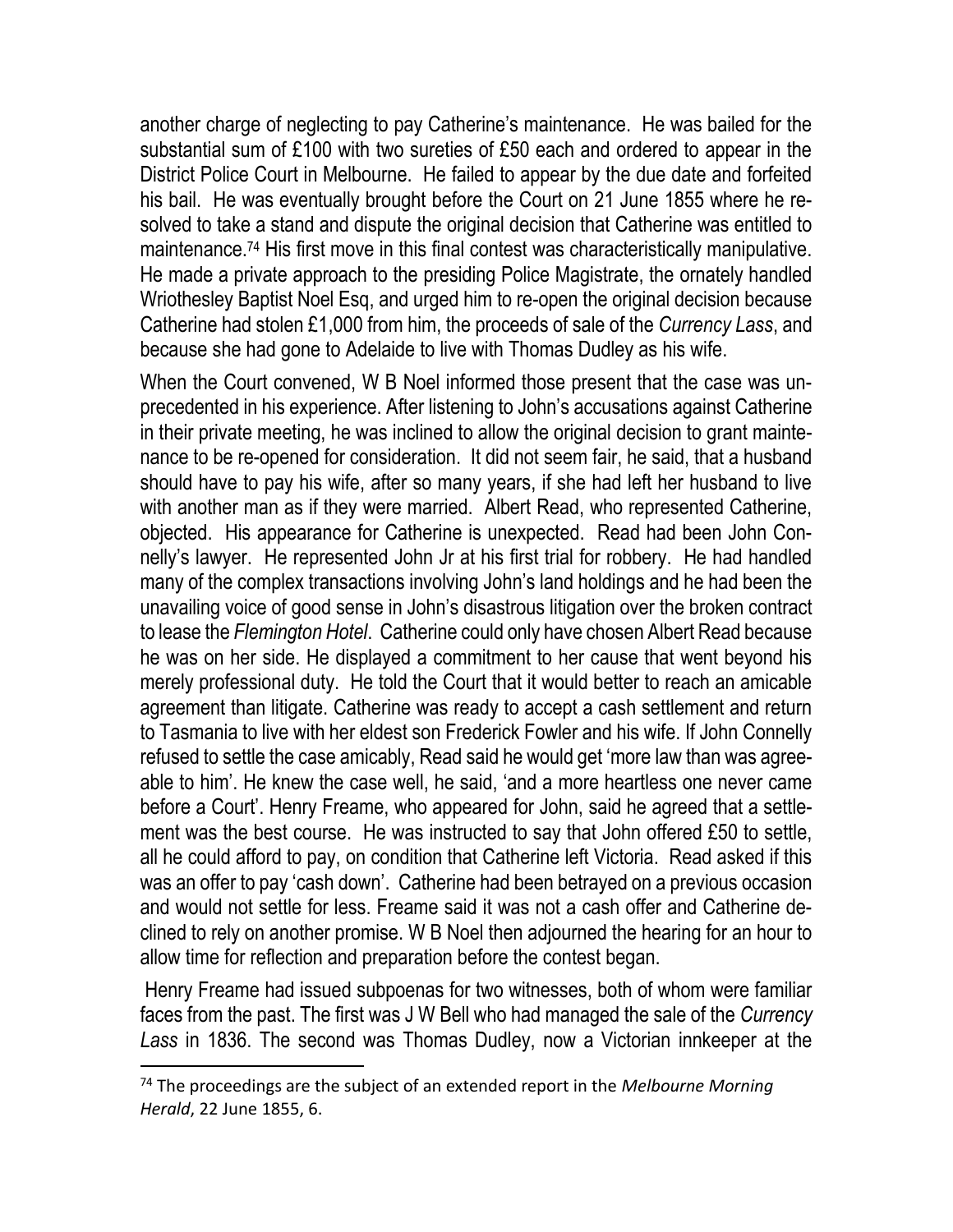Rocky Water Holes on the Sydney Road. J W Bell provided a carefully neutral account of the sale of the *Currency Lass* and told the Court that he had paid the bulk of the purchase money, about £1000, to Catherine. He believed that John had received the final payment of about £3000. He was not aware of any relationship between Catherine and Thomas Dudley, either in Launceston or Adelaide. It is doubtful whether the testimony of J W Bell advanced John Connelly's case. A fair minded appraisal of the evidence should have allowed Noel to conclude that Catherine, who had a half share in the *Currency Lass* and the care of their children while John served his sentence, was entitled to a substantial share of the money from the sale. At this point in the trial John's hopes of successfully resisting Catherine's claim rested almost entirely on the promised testimony of Thomas Dudley that he and Catherine had lived as man and wife. He was disappointed. Dudley failed to respond to the sub poena and John Connelly's case for re-opening the maintenance award collapsed. I have given reasons earlier for doubting the truth of John's allegation. John probably believed it true – he would not have asked his counsel to call Dudley – if he did not. Dudley's failure to respond to the sub poena adds no credibility to John's belief that he had lived with Catherine as a husband.

Albert Read then tendered a letter from Catherine's daughter in law, Maria Fowler, asking her to return to Tasmania and live with her and Frederick. He offered this as an indication of Catherine's respectability, and the affection and regard of her Hobart family, and asked the Court to confirm the order for maintenance. Noel was brisk in his conclusions. He would have reversed the order for maintenance if John Connelly had been able to prove his allegations, but there was no evidence to support them. Nothing in Catherine's deportment or evidence suggested 'that she was anything but a proper woman'. Connelly was bound by the original maintenance order and must go to gaol until the arrears were paid. At this point John's surety, Bartholomew, stepped forward and begged to be released from his undertaking. It had been impossible, he said, to ensure that Connelly paid maintenance. Bartholomew was out of pocket £12, having made payments to Catherine on Connelly's behalf. The surety was probably James Bartholomew, another publican, who held the license of the *Bull and Mouth* in Bourke Street. Noel released him from his bond, remarking that Connelly had property that could be seized if he failed to pay. John was then committed to gaol. He left the Court with a final, defiant declaration that he would 'sweat it out and suffer to be hanged' before he would pay maintenance to Catherine.

Catherine had won a victory over John, in terms of money and reputation, as conclusive as the law can provide. It is not easy to gauge the human cost to either of a legal battle that had extended over two and a half years. Catherine had just six months to live when she engaged in her final contest with John over maintenance. She returned to Tasmania to live with Frederick and Maria and died of 'dropsy' at Prospect Lodge,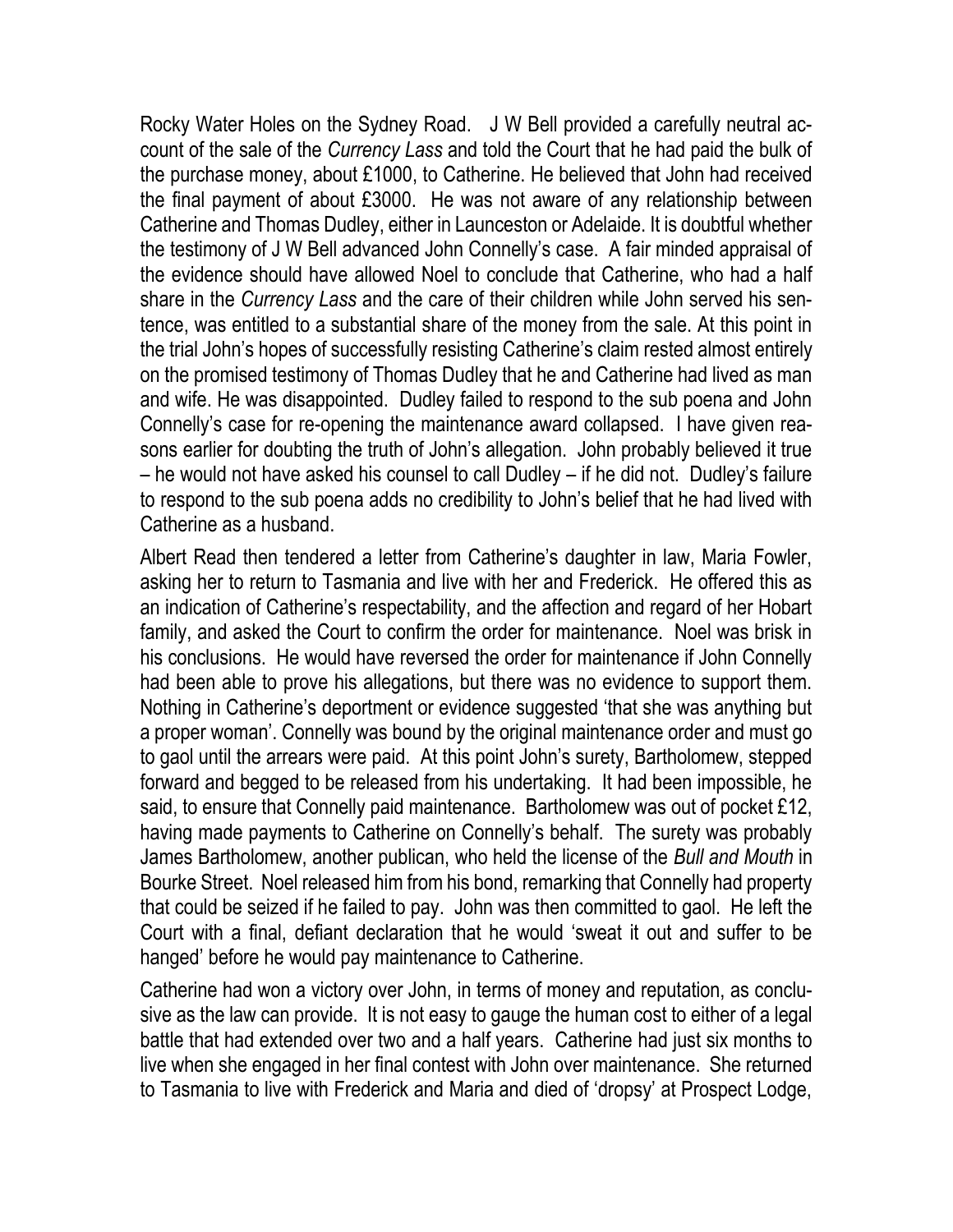their home in New Street, on January 13, 1856.<sup>75</sup> Dropsy is a symptom rather than a disease. The final stages of her illness would have been preceded by months or years of suffering.

## **LAST WORDS**

John Connelly probably paid maintenance for the remaining months of Catherine's life. Bartholomew, his surety, sued him to recover his expenses and received a settlement to abandon his suit.<sup>76</sup> John returned to the goldfields. There are intermittent reports over the next few years of the activities of a number of gold diggers called John Connelly, Connolly or other variants. It was not an uncommon name and of the reports can be eliminated from consideration. It would be credible however, and charitable, to identify him as the 'Mr Connelly', a 'gentleman', who rescued a young woman from as drunken assault on the Bendigo goldfields in December 1855.<sup>77</sup> He had the virtue at least of impulsive courage. But there is no doubt that he was the man who was arrested at Mt Moliagul for firing a pistol at Charles Connelly, in August 1855.<sup>78</sup> Charles swore a complaint against his father and Constable William Brophy, the arresting officer, made a note in the watchhouse book, identifying him as 'John Conolly' a 'publican', born in 'Sidney' and charged him with 'fireing a loaded pistol at prosecutor with intent to do bodily harm'. Charles did not proceed with the prosecution. John was on the Bendigo diggings at Epsom in February 1857, when Thomas Noon stole his silver watch and chain and a black silk handkerchief from his tent.<sup>79</sup> Noon was convicted of stealing from John Connelly's 'dwelling place'.

There are no indications that he found gold in significant quantities. The Melbourne law suits multiplied and he gave up the search for gold and returned to the *Flemington Hotel*. Most of the legal actions were compromised with last minute settlements but his enterprises were sinking. The stream of diggers on the road to the goldfields who sustained the *Flemington Hotel* had diminished. The deterioration of both his finances

<sup>&</sup>lt;sup>75</sup> Tasmanian Archives Office, [RGD35/1/5 no 562.](http://stors.tas.gov.au/RGD35-1-5p67j2k)

<sup>76</sup> *Bartholomew v Connelly*, The Age. 9 February 1856, 3.

<sup>77</sup> *Bendigo Advertiser*, 3 December 1855, 3.

<sup>78</sup> Mt Moliagul Watchhouse Book, no 45, 15 August 1856, 5pm.

Thomas Brown Connelly was a publican at Mt Moliagul at this time.

 $79$  Victoria PRO, VPRS 30, Unit 67, File 2-259-5: signed complaint by John Connelly. The trial and conviction of Noon are recorded in the *Bendigo Advertiser*, 28 February 1857, 2, 3.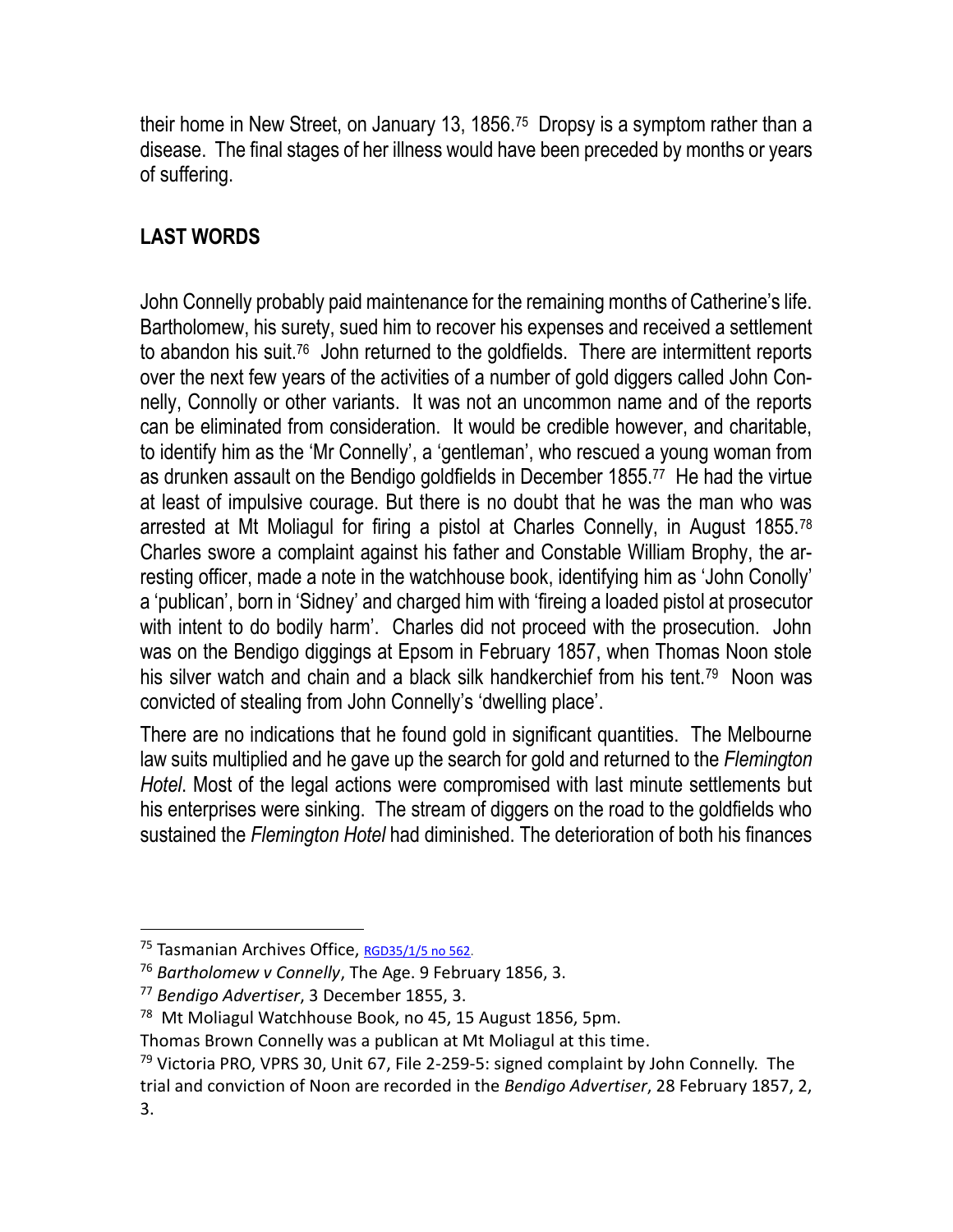and his marriage to Mary Ann became public not long before his death with his declaration in *The Argus*<sup>80</sup> that his tenants were no longer to make rental payments to her and that he was no longer responsible for her debts.

His death was sudden. He went to bed at 10pm on 30th May 1860, got up again to be sick and fell to the floor when trying to return to his bed. Dr James Gibson, who performed an autopsy on the body, remarked that John Connelly's abdomen was full of malt liquor, his liver was greatly enlarged and that there had been a large extravastation of blood into his brain. He concluded that death was the natural result of apoplexy, the usual form of diagnosis at that time for a cerebral hemorrhage resulting from an episode of acute alcoholism.

John Connelly Jr made the funeral arrangements with dutiful attention to his father's jealous insistence on his status and respectability. The funeral advertisement in The Age invited the friends of the late 'John Connelly, Esq, sen' to follow his remains from the *Flemington Hotel* to the Melbourne General Cemetery, where they would be interred. John Jr completed the Form of Instructions for the Cemetery with a declaration of his father's 'Rank' as, 'Gentleman'.<sup>81</sup> He did not, however, register John Connelly's death; it was an omission that might perhaps be explained by his ignorance of his father's true parentage. Nor did he erect a stone over the grave, which remains unmarked by any memorial. It afforded a convenient lodging place for eight of John's descendants over the next 75 years.

After his father's death John Connelly Jr continued as licensee of the *Flemington Hotel*, with occasional interruptions, until 1866.<sup>82</sup> He was plagued by lawsuits for unpaid debts, threats of summary sale of the hotel or its furniture and became insolvent in 1864, attributing his losses to falling business.<sup>83</sup> Charles Connelly held the licence briefly during his brother's insolvency,<sup>84</sup> though John Jr continued to preside over the hotel. He made unavailing and increasingly desperate attempts to lease or sell the property 'in these times of depression',<sup>85</sup> even advertising it as suitable for a 'medical gentleman's residence and depositary'.<sup>86</sup> He gave up the struggle at the end of 1865 and advertised his retirement from business and an auction sale of the contents of the

<sup>80</sup> *The Argus*, 20 August 1859, 3.

<sup>81</sup> Melbourne General Cemetery, Form of Instructions for Graves, No1622, 31 May, 1860.

<sup>82</sup> See the handwritten *Robert K Cole Index of Victorian City and Suburban Hotels*, State Library of Victoria, 97, 'Flemington Hotel, Mt Alexander Rd' for a summary list of licensees.

<sup>83</sup> *The Argus*, 28 March 1864, 7.

<sup>84</sup> *The Age*, 18 June 1864, 8.

<sup>85</sup> *The Argus*, 5 November 1862, 2.

<sup>86</sup> *The Argus*, 8 March 1864, 2.